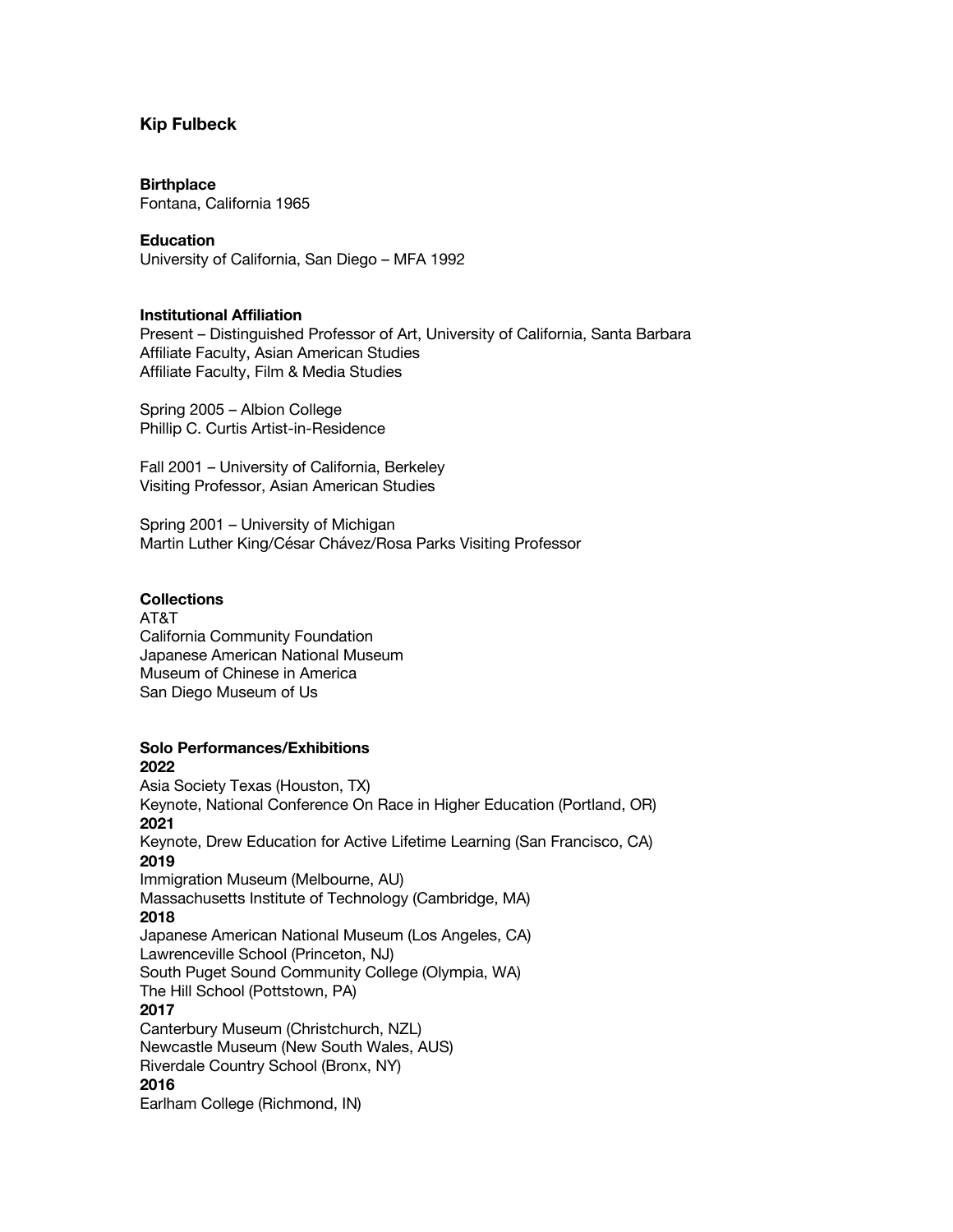Juanita Harvey Art Gallery (Wichita Falls, TX) Middlebury College (Middlebury, VT) Midwestern State University (Wichita Falls, TX) Morikami Museum (Delray Beach, FL) The Japan Foundation (Sydney, AUS) **2015** California State Polytechnic University (San Luis Obispo, CA) Center for Asian American Media CAAMFest (Oakland, CA) Elon University (Elon, NC) Grossmont College (San Diego, CA) Towson University (Towson, MD) Virginia Museum of Fine Arts (Richmond, VA) **2014** Edmonds Community College (Lynwood, WA) Japanese American National Museum (Los Angeles, CA) Keynote, Central Michigan University Asian/Pacific Islander Month (Mt. Pleasant, MI) Keynote, Washington State Multicultural Student Services Conference (Seattle, WA) Nikkei National Museum (Vancouver, CAN) Northfield Mount Herman School (Mount Herman, MA) **2013** Asia Society Texas (Houston, TX) Brown University (Providence, RI) Elon University (Elon, NC) Japanese Overseas Migration Museum (Yokohama, JPN) Keynote, Human Rights Week, The Bishop's School (La Jolla, CA) Keynote, St. Louis County Health & Human Services Conference (Duluth, MN) Skidmore College (Saratoga Springs, NY) University of Chicago (Chicago, IL) University of Illinois, Urbana-Champaign (Champaign, IL) **2012** Keynote, Art Career Day Conference (Santa Barbara, CA) Keynote, Arts Summit at the Getty Center (Los Angeles, CA) Slippery Rock University (Slippery Rock, PA) University of California, San Francisco (San Francisco, CA) University of California, Riverside (Riverside, CA) University of Southern California (Los Angeles, CA) University of Wisconsin, River Falls (River Falls, WI) **2011** Brentwood School (Los Angeles, CA) Contemporary Arts Forum (Santa Barbara, CA) Drexel University (Philadelphia, PA) Keynote, Innovation Day and Expo Symposium (La Jolla, CA) Manhattan College (Riverdale, NY) Museum of Chinese in America (New York, NY) Pomona College (Pomona, CA) Sequoyah School (Pasadena, CA) Smithsonian Institution (Washington, DC) University of Oregon (Eugene, OR) University of San Diego (San Diego, CA) **2010** California Polytechnic University, Pomona (Pomona, CA) Chantham Hall (Chantham, VA) College of Saint Benedict (St. Joseph, MN) Crystal Springs Uplands School (Hillsborough, CA)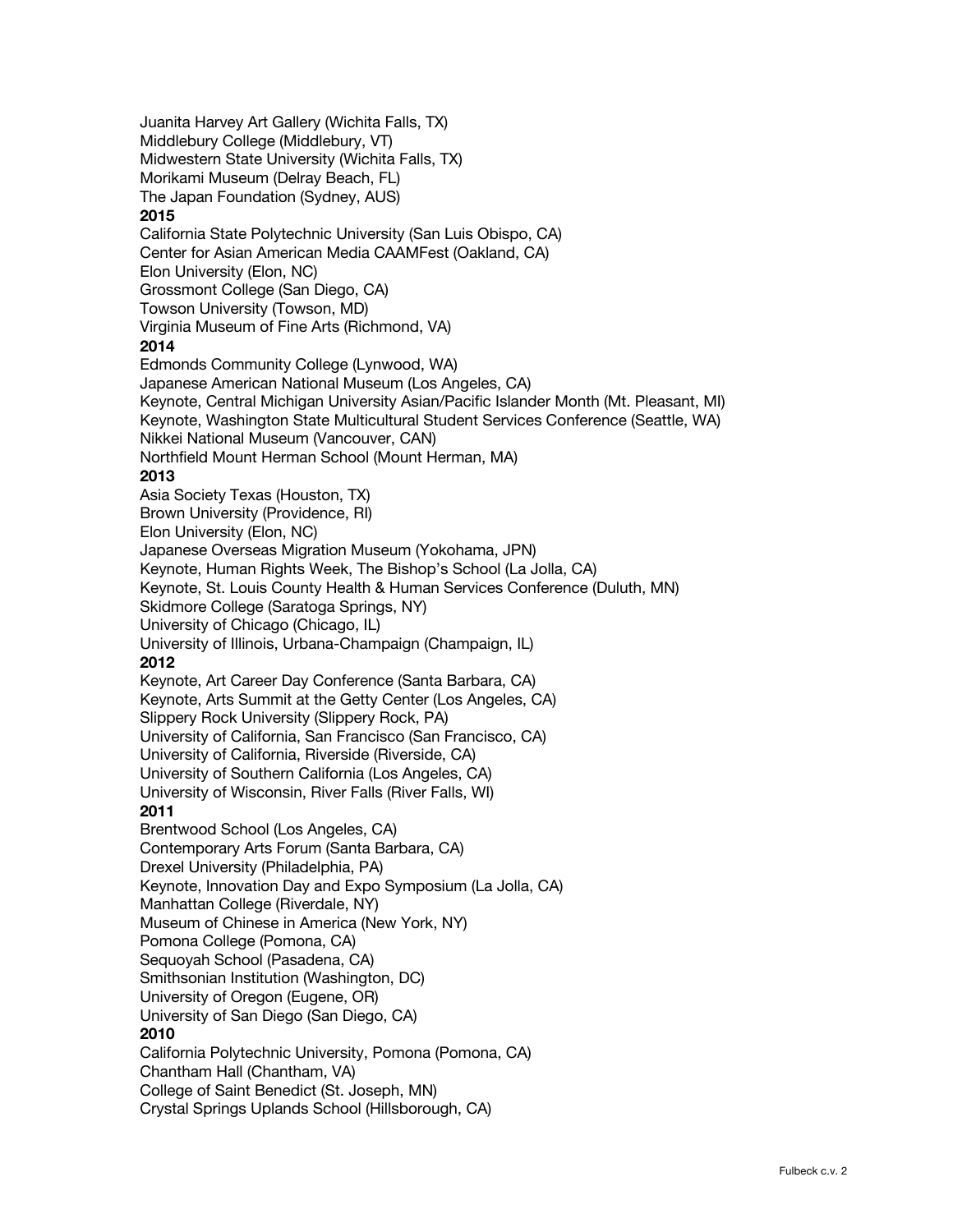Green River Community College (Auburn, WA) The Field Museum (Chicago, IL) Japanese American National Museum (Los Angeles, CA) Keynote, National Conference On Race in Higher Education (Washington, DC) Keynote, Society for Photographic Education (Philadelphia, PA) Keynote, UCSB Freshman Convocation (Santa Barbara, CA) The Latin School (Chicago, IL) The Lawrenceville School (Lawrenceville, VA) National Association of Independent Schools (San Francisco, CA) Northeastern University (Boston, MA) Occidental College (Los Angeles, CA) Redlands University (Redlands, CA) Rhodes College (Memphis, TN) Sacramento State University (Sacramento, CA) Saint Louis University (St. Louis, MO) Saint Mary's College (Moraga, CA) University of Illinois, Chicago (Chicago, IL) University of Minnesota, Morris (Morris, MN) University of Texas, Arlington (Arlington, TX) VDP, Inc. (Folsom, CA) Washington University (St. Louis, MO) **2009** Center for Early Education (West Hollywood, CA) Carlton College (Northfield, MN) Castilleja School (Palo Alto, CA) College of St. Benedict/St. John's University (St. Joseph, MN) College of St. Scholastica (Duluth, MN) Colorado State University (Fort Collins, CO) Concord Academy (Concord, MA) Creighton University (Omaha, NE) Davenport University (Grand Rapids, MI) Deerfield Academy (Deerfield, MA) Emma Willard School (Troy, NY) FedEx Global Education Center (Chapel Hill, NC) Flintridge Preparatory (La Cañada Flintridge, CA) Invisible NYC Gallery (New York, NY) La Pietra School (Honolulu, HI) The Latin School (Chicago, IL) Multicultural Resource Center (Philadelphia, PA) NASPA Conference, Washington Convention Center (Seattle, WA) Oakland Community College (Bloomfield Hills, MI) Oakwood School (North Hollywood, CA) Ohio State University (Columbus, OH) Oregon State University (Corvallis, OR) Phillips Academy (Exeter, NH) Pingree School (South Hamilton, MA) Santa Catalina School (Monterey, CA) St. Paul's School (Concord, NJ) University of Georgia (Athens, GA) University of North Dakota (Grand Forks, ND) Westminster School (Simsbury, CT) **2008** Albuquerque Academy (Albuquerque, NM) A/P/A Institute (New York, NY)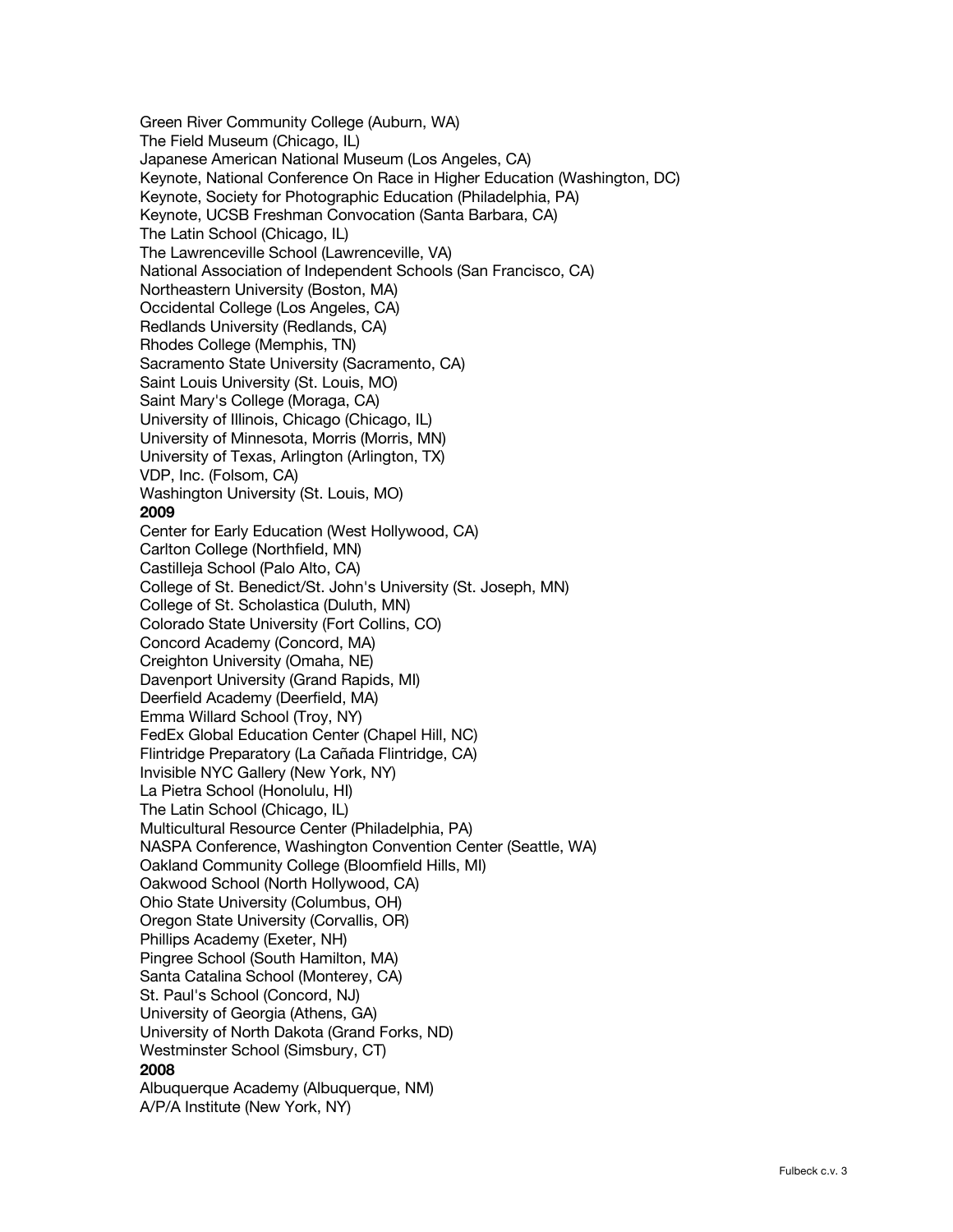APCA Tools for Social Justice Conference (Kansas City, MO) Bellarmine University (Louisville, KY) Brentwood School (Los Angeles, CA) Brookdale College (Lincroft, NJ) The Buckley School (Sherman Oaks, CA) The Cate School (Carpinteria, CA) Campbell Hall (North Hollywood, CA) Cape Henry Collegiate (Virginia Beach, VA) Chadwick School (Palos Verdes, CA) The College Preparatory School (Oakland, CA) de Saisset Museum (Santa Clara, CA) Denison University (Granville, OH) Ghettogloss Gallery (Silverlake, CA) Head-Royce School (Oakland, CA) Indiana University Purdue (Indianapolis, IN) Keynote, Independent School Alliance Conference (Los Angeles, CA) Kimmel Center, NYU (New York, NY) The Kinkaid School (Houston, TX) Mandeville Gallery (Schenectady, NY) Menlo School (Atherton, CA) Mesa College (San Diego, CA) National Association of Campus Activities (St. Louis, MO) National Conference on Student Leadership (Atlanta, GA) Northern Arizona University (Flagstaff, AZ) Park University (Parkville, MO) People of Color in Independent Schools Conference (San Francisco, CA) Roland Park Country School (Baltimore, MD) Saint Francis University (Loretto, PA) Scripps College (Claremont, CA) Seattle University (Seattle, WA) Southeast Missouri State University (Cape Girardeau, MO) University of Findlay (Findlay, OH) University of Memphis (Memphis, TN) University of St. Thomas (St. Paul, MN) University of Texas, El Paso (El Paso, TX) Woodward Academy (College Park, GA) **2007** American Psychological Association, Masone Center (San Francisco, CA) Brown University (Providence, RI) California State University, Long Beach (Long Beach, CA) Camp Laurel Foundation for Children Living with HIV (La Jolla, CA) College of Wooster (Wooster, OH) Diego Rivera Theater (San Francisco, CA) Earlham College (Richmond, IN) Elizabeth Stone Harper Gallery (Clinton, SC) Hallmark Corporate (Kansas City, MO) Johnson & Wales University (Providence, RI) Keynote, Emory University (Atlanta, GA) Keynote, NAIS, Boston Convention Center (Boston, MA) Keynote, Southern California Directors Conference (Santa Barbara, CA) Mandeville Gallery (Schenectady, NY) National Conference On Race in Higher Education (San Francisco, CA) Presbyterian College (Clinton, SC) San Diego State University (San Diego, CA)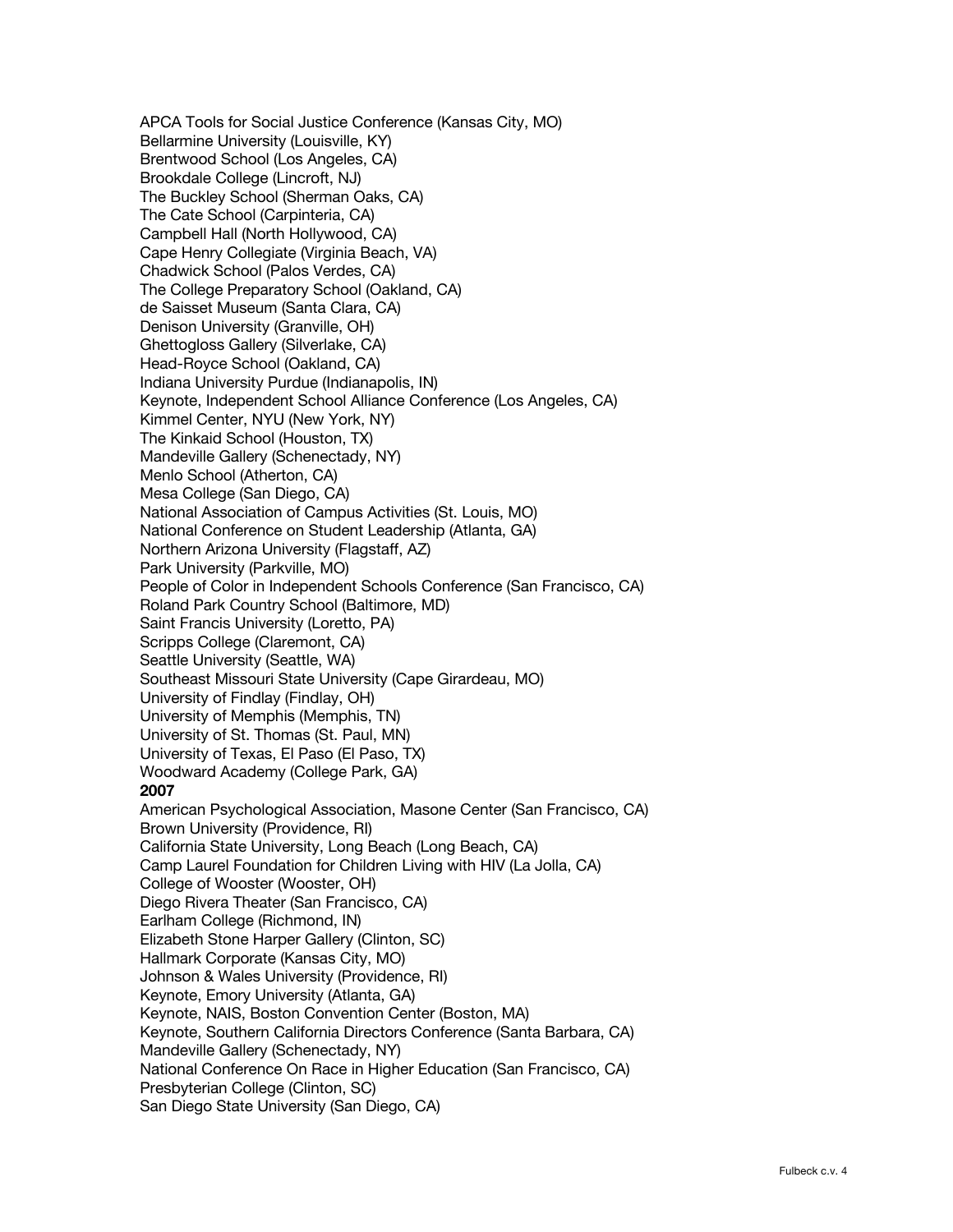U.C. Senior Leadership Institute (San Diego, CA) University of Wisconsin, Milwaukee (Milwaukee, WI) Whitman College (Walla Walla, WA) Yamato Colony Centennial (Livingston, CA) **2006** César Chávez Gallery (San Francisco, CA) Grinnell College (Grinnell, IA) Japanese American National Museum (Los Angeles, CA) Keynote, Getty Museum Interns Program (Los Angeles, CA) Multicultural Center (Santa Barbara, CA) Presbyterian College (Clinton, SC) Space180 Gallery (San Francisco, CA) Vanderbilt University (Nashville, TN) **2005** Albion College (Albion, NY) Black Cultural Center (Nashville, TN) **2004** Cultural Arts Gallery (Indianapolis, IN) Edmonds Community College (Lynnwood, WA) Iowa State University (Ames, IA) Keynote, APA Conference, Ohio State University (Columbus, OH) Keynote, APA Heritage Month, University of Michigan (Ann Arbor, MI) Keynote, Arizona Association for Gifted & Talented (Phoenix, AZ) Keynote, Humboldt Diversity Conference (Arcata, CA) Keynote, Multiracial Communities Conference (East Lansing, MI) Keynote, Students of Color Conference (Seattle, WA) Japanese American National Museum (Los Angeles, CA) Millersville University (Millersville, PA) Rufus Reiberg Creative Reading Series, IUPUI (Indianapolis, IN) University of Puget Sound (Tacoma, WA) University of Utah (Logan, UT) Vanderbilt University (Nashville, TN) **2003** Grand Performances, California Plaza (Los Angeles, CA) Keynote, National Conference On Race in Higher Education (San Francisco, CA) Keynote, National Multicultural Conference and Summit (Hollywood, CA) Keynote, Student Leadership Conference (Park City, UT) University of California, San Diego (La Jolla, CA) **2002** Mt. Holyoke College (South Hadley, MA) University of La Verne (La Verne, CA) University of Michigan (Ann Arbor, MI) **2001** The College of New Jersey (Ewing, NJ) Elgin Community College (Elgin, IL) Hiroshi McDonald Mori Performing Arts Center (San Diego, CA) Keynote, Northwestern University Diversity Conference (Evanston, IL) Lawrence Livermore National Labs (Livermore, CA) University of Nottingham (Nottingham, UK) **2000**  De Anza College (Cupertino, CA) Keynote, American Multicultural Student Leadership Conference (Milwaukee, WI) Keynote, Beyond the Box III Conference (Williamstown, MA)

Keynote, Inner Voices/Outer Realities Conference (La Jolla, CA)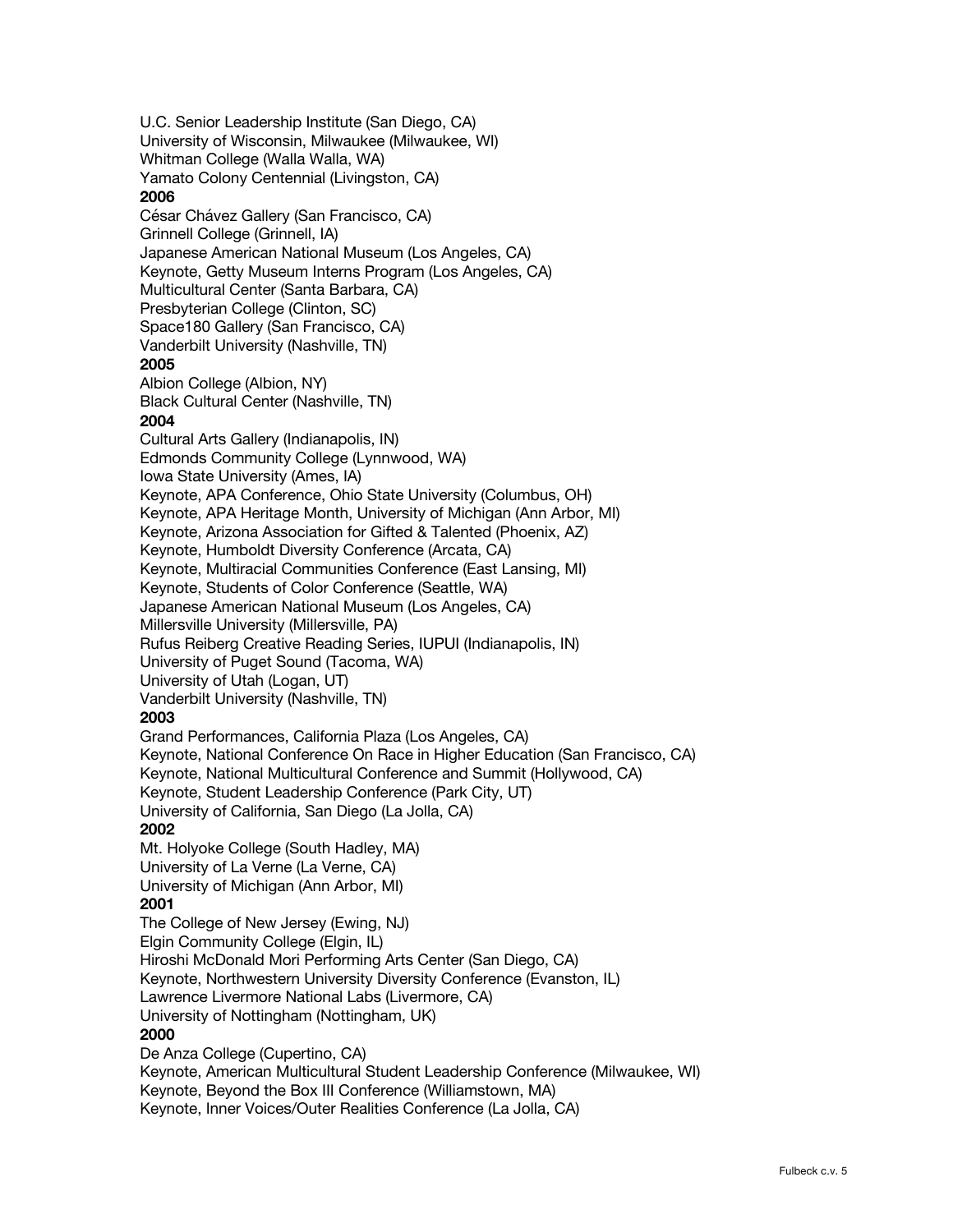Keynote, One World/One Night/One Celebration Conference (Austin, TX) University of Michigan (Ann Arbor, MI) University of Oregon (Eugene, OR) University of San Diego (San Diego, CA) Somarts Cultural Center (San Francisco, CA) State University of New York (Stonybrook, NY) Virginia Polytechnic Institute (Blacksburg, VA) **1999** Dartmouth College (Hanover, NH) Kenyon College (Kenyon, OH) Keynote, Oregon Diversity Institute (Gleneden Beach, OR) Keynote, National Conference On Race in Higher Education (Memphis, TN) Madison Civic Center (Madison, WI) Old Dominion University (Norfolk, VA) Tulane University (New Orleans, LA) University of Michigan (Ann Arbor) University of North Carolina (Greensboro, NC) **1998** Bryn Mawr College (Bryn Mawr, PA) Keynote, Hapa Issues Forum Southern California Conference (Northridge, CA) **1997** Hamilton College (Clinton, NY) Keynote, Hapa Issues Forum National Conference (Berkeley, CA) Museum of Fine Arts (Boston, MA) **1996** Highways Performance Space (Santa Monica, CA) Multicultural Center (Santa Barbara, CA) The Substation Arts Centre (SGP) University of Colorado (Boulder, CO) U.S. Embassy, Curator - 2nd Asian American Film Festival (Kuala Lumpur, MYS) **1995** U.S. Embassy, Curator - Asian American Film Festival (Kuala Lumpur, MYS) **1994** Carleton College (Northfield, MN) Colorado Dance Festival (Boulder, CO) Hamilton College (Clinton, NY) Michigan State University (East Lansing, MI) Scripps College (Claremont, CA) University of California, San Diego (La Jolla, CA) **1993** Asian American Arts Centre/Tweed Gallery (New York, NY) SF Camerawork (San Francisco, CA) Swarthmore College (Swarthmore, PA) The Whitney Museum of American Art Biennial (New York, NY) **1992** El Centro Cultural de la Raza (San Diego, CA) Mandeville Recital Hall & Annex Gallery (La Jolla, CA) **Group Exhibitions/Performances 2019**

Artropocene: iBiennale MMXIX, YCenter for Visual Arts (Honolulu, HI) **2018** Pointed Permanence: The Art of Tattoo, Golden West College Art Gallery (Huntington Beach, CA)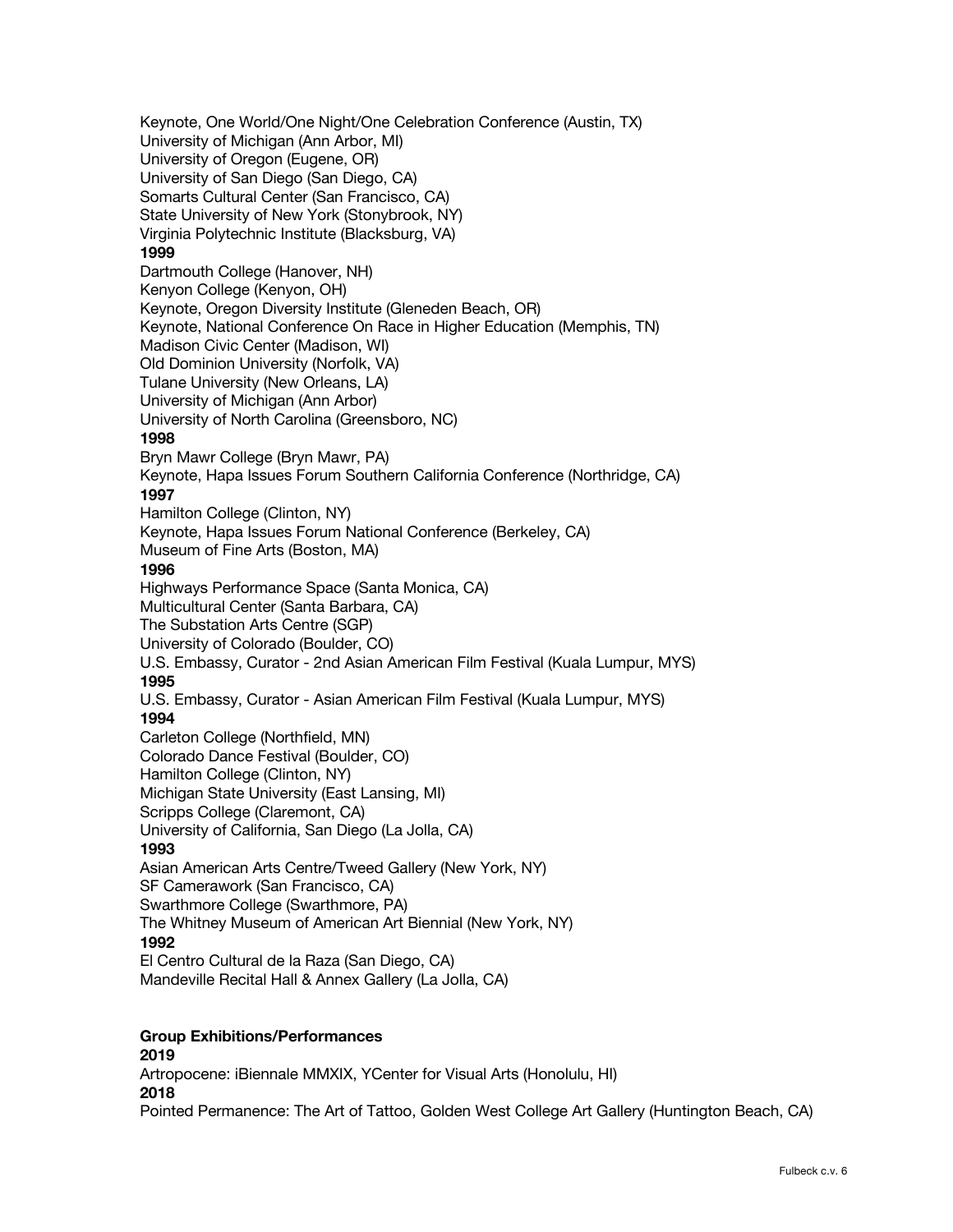Provoking Change: A Visual Arts Alumni Exhibition, University of California, San Diego (La Jolla, CA) RACE: Are We So Different? North Carolina Natural Science Museum (Raleigh, NC) Tattooed New-York, New-York Historical Society (New York, NY) **2016** Extensions of Photography, Mandeville Gallery (La Jolla, CA) Le CiNéMa Club (Online) RACE: Are We So Different? Muhammad Ali Center (Louisville, KY) **2015** RACE: Are We So Different? San Diego Museum of Man (San Diego, CA) RACE: Are We So Different? Science Center of Iowa (Des Moines, IA) RACE: Are We So Different? Science Museum of Minnesota (St. Paul, MN) **2014** Hapa-palooza Festival (Vancouver, Canada) RACE: Are We So Different? History Colorado (Denver, CO) RACE: Are We So Different? Illinois Holocaust Museum (Skokie, IL) RACE: Are We So Different? Miami Museum of Science (Miami, FL) RACE: Are We So Different? The North Museum (Lancaster, PA) RACE: Are We So Different? Pacific Science Center (Seattle, WA) RACE: Are We So Different? The Pink Palace (Memphis, TN) War Baby/Love Child: Mixed Race Asian American Art, Wing Luke Museum (Seattle, WA) **2013** RACE: Are We So Different? ECHO Lake Aquarium and Science Center (Burlington, VT) RACE: Are We So Different? Museum of Natural History (Ann Arbor, MI) RACE: Are We So Different? Rochester Museum and Science Center (Rochester, NY) RACE: Are We So Different? Wooster College (Wooster, OH) Visible & Invisible, Japanese American National Museum (Los Angeles, CA) War Baby/Love Child: Mixed Race Asian American Art, DePaul Art Museum (Chicago, IL) **2012** Hapa-Palooza Festival (Vancouver, CAN) RACE: Are We So Different? Carnegie Museum of Natural History (Pittsburgh, PA) RACE: Are We So Different? Center of Science and Industry (Columbus, OH) RACE: Are We So Different? Maryland Science Center (Baltimore, MD) RACE: Are We So Different? Oregon Museum of Science and Industry (Portland, OR) RACE: Are We So Different? Science Museum of Minnesota (St. Paul, MN) RACE: Are We So Different? Science Museum of Virginia (Richmond, VA) RACE: Are We So Different? University of Northern Iowa Museums (Cedar Falls, IA) Roots2Film Festival (Kobe, JPN) **2011** The Haunted Word, CB1 Gallery (Los Angeles, CA) RACE: Are We So Different? Discovery Place Museum (Charlotte, NC) RACE: Are We So Different? The Heath Museum (Houston, TX) RACE: Are We So Different? Louisiana State Museum (New Orleans, LA) RACE: Are We So Different? Museum of Life and Science (Durham, NC) RACE: Are We So Different? Museum of Science (Boston, MA) RACE: Are We So Different? San Diego Museum of Man (San Diego, CA) RACE: Are We So Different? Santa Barbara Museum of Natural History (Santa Barbara, CA) RACE: Are We So Different? Smithsonian National Museum (Washington, DC) Revolutionizing Cultural Identity, Canadian Museum of Immigration (Halifax, CAN) Year of the Labbit Custom Show, Japanese American National Museum (Los Angeles, CA) **2010** Embracing Ambiguity, Marilyn Moore Art Gallery (Fullerton, CA) RACE: Are We So Different? Arizona Science Center (Phoenix, AZ) RACE: Are We So Different? Institute of Texan Cultures (San Antonio, TX)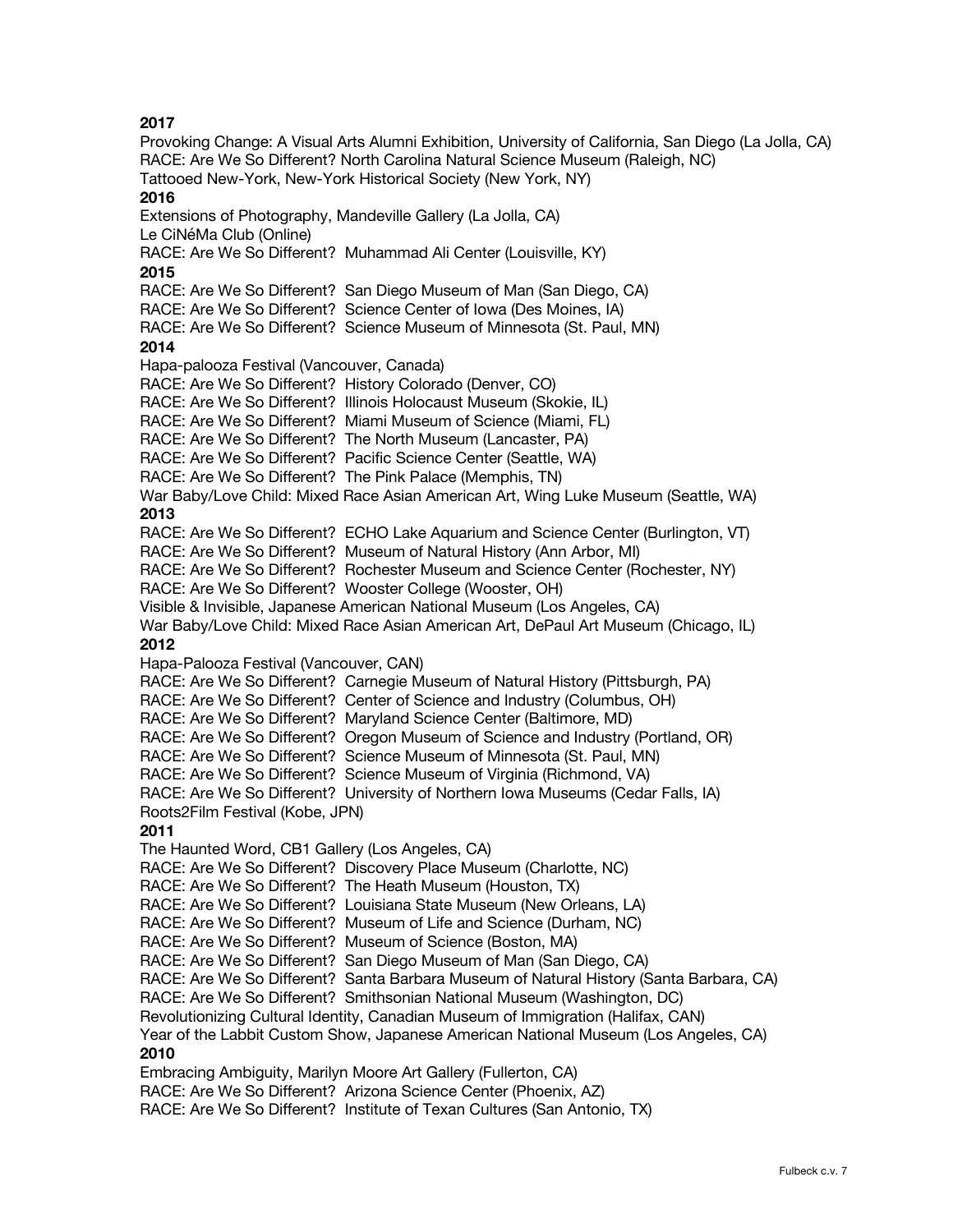RACE: Are We So Different? Kalamazoo Valley Museum (Kalamazoo, MI) RACE: Are We So Different? Lawrence Hall of Science (Berkeley, CA) RACE: Are We So Different? Mayo Clinic (Rochester, NY) RACE: Are We So Different? Missouri Historical Society (St. Louis, MO) RACE: Are We So Different? North Museum of Natural History (Lancaster, PA) RACE: Are We So Different? Riverside Metropolitan Museum (Riverside, CA) RACE: Are We So Different? Science Center of Iowa (Des Moines, IA) **2009** Movies That Made A Difference, Visual Communications (Los Angeles, CA) RACE: Are We So Different? California Science Center (Los Angeles, CA) RACE: Are We So Different? Cincinnati Museum Center (Cincinnati, OH) RACE: Are We So Different? Franklin Institute (Philadelphia, PA) **2008** California Video, The Getty Museum (Los Angeles, CA) Inner Battles of the Imaginary Male, AndrewShire Gallery (Los Angeles, CA) Night School, The New Museum (New York, NY) RACE: Are We So Different? Cleveland Museum of Natural History (Cleveland, OH) RACE: Are We So Different? Liberty Science Center (Jersey City, NJ) RACE: Are We So Different? Mashantucket Pequot Museum (Mashantucket, CT) Revolutionizing Cultural Identity Oakland University Art Gallery (Rochester, MI) **2007** Mixed Skin: Kip Fulbeck & Dorothy Imaguire, Asian American Arts Centre (New York, NY) Nuit de la Vidéo, Casino Luxembourg (BEL, FRA, DEU, LUX) RACE: Are We So Different? Exploration Place, Inc. (Wichita, KS) RACE: Are We So Different? Science Museum of Minnesota (St. Paul, MN) RACE: Are We So Different? Wright Museum of African American History (Detroit, MI) What Are You High? AndrewShire Gallery (Los Angeles, CA) **2005** Hi/Lo Film Festival (San Francisco, CA) Independent Film Festival of Boston (Boston, MA) Rhode Island International Film Festival (Providence, RI) Santa Barbara International Film Festival (Santa Barbara, CA) Tiburon International Film Festival (Tiburon, CA) Wisconsin Film Festival (Madison, WI) **2004** Asian American International Film Festival (New York, NY) Athens International Film & Video Festival (Athens, OH) Chicago Asian American Showcase (Chicago, IL) Los Angeles Asian Pacific Film & Video Festival (Los Angeles, CA) Los Angeles International Short Film Festival (Los Angeles, CA) Nashville Film Festival (Nashville, TN) Slant: Bold Asian American Images (Houston, TX) Reel Asian International Film Festival (Toronto, CAN) Urbanworld Film Festival (New York, NY) Vancouver Asian Film Festival (Vancouver, CAN) VIDEOEX: International Experimental Film Festival (Zurich, CHE) Werkleitz Biennale (Halle/Saale, Germany) **2003** LAsians Project, Taper, Too (Culver City, CA) Only Skin Deep, International Center of Photography (New York, NY) Past/Forward, Japan American Theatre (Los Angeles, CA) **2002**

Amateur Ecstasy (Berkeley, CA) Best of PXL THIS Festival (Irvine, CA)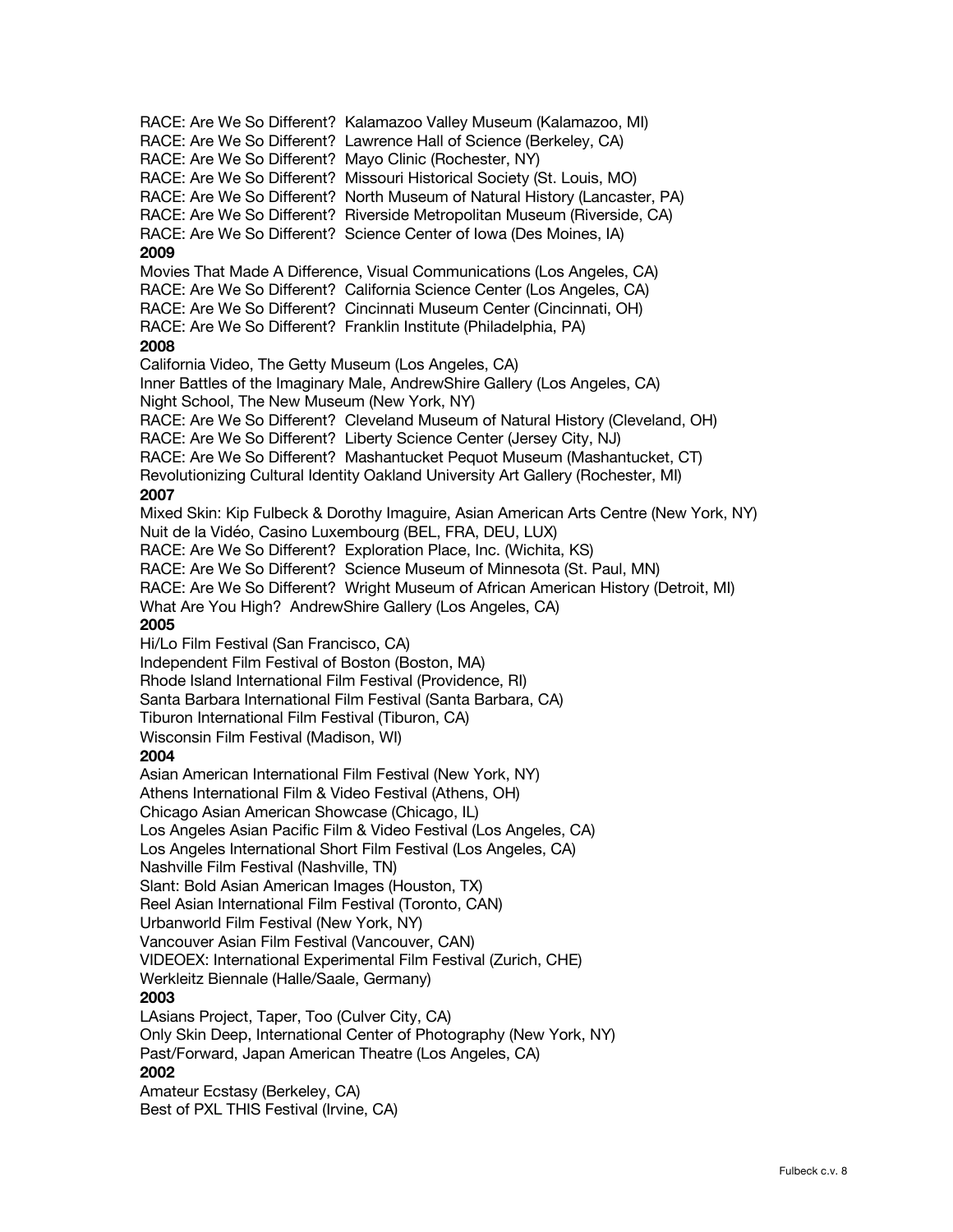Faculty Exhibition, University Art Museum (Santa Barbara, CA) The Bees Are Trespassing, Free Speech Television (National) The Territory, Southwest Alternate Media Project (PBS Affiliates, TX) **2001**  Ann Arbor Film Festival (Ann Arbor, MI) Asian American Comedy Night: Kip Fulbeck & Rex Navarette, Montgomery Theater (San Jose, CA) Asian American International Film Festival (New York, NY) Asian Film Festival, University of Nottingham (Nottingham, GBR) Asian Pacific American Heritage Festival (New York, NY) Best of PXL THIS Festival (Vancouver, CAN) Boston Underground Film Festival (Boston, MA) Broke in Seoul Video Festival (Seoul, KOR) CAPA Cineminifest (New York, NY) Cinequest Film Festival (San Jose, CA) Dallas Video Festival (Dallas, TX) DC Asian Pacific American Film Festival (Washington, DC) DUTV (Philadelphia, PA) European Media Art Festival (Osnabruck, DEU) First Glance 4 (Philadelphia, PA) Los Angeles Asian Pacific Film & Video Festival (Los Angeles, CA) Locarno International Film Festival (Rome, ITA) Poetry Grand Slam (Featured Poet), Museum of Art (Ann Arbor, MI) San Francisco Asian American International Film Festival (San Francisco, CA) Singapore International Film Festival (SGE) Toronto Reel Asian Film Festival (Toronto, CAN) Transmediale International Media Art Festival (Berlin, DEU) Videotage, Hong Kong Arts Centre (Hong Kong, CHN) **2000** Asian American International Film Festival (New York, NY) Canadian International Annual Film & Video Festival (BC, CAN) Cinematexas International Short Film Festival (Austin, TX) Free Speech Television (National) Golden Shower Video Festival (San Antonio, TX) Hapa Issues Forum Conference (Berkeley, CA) Hybrid, Southern Exposure (San Francisco, CA) Insites, The Whitney Museum of American Art at Champion (Stamford, CT) Los Angeles Asian Pacific American Film & Video Festival (Los Angeles, CA) Made In California, Los Angeles County Museum of Art (Los Angeles, CA) Palm Beach Independent Film & Video Festival (Palm Beach, FL) San Diego Asian Film Festival (San Diego, CA) Wand 5 e.V., Stuttgart Filmwinter (Stuttgart, DEU) **1999** Asian American Stories On Film (Houston, TX) HAPAning America!!!, Asian American Theater Company (San Francisco, CA) Los Angeles Center for Photographic Studies Annual (Los Angeles, CA) Negotiating Stereotype, Rice Media Center (Houston, TX) **1998** A Spoonful of Sugar, The Gallery of Mason Gross School of the Arts (New Brunswick, NJ) Asian American Artists: Cross-Cultural Voices, Staller Center for the Arts (Stony Brook, NY) Asian American Showcase (Chicago, IL) Homemade Movies, James Bridges Theater (Los Angeles, CA) Le Festival des 3 Continents (Paris, FRA) Men On Stage: Asian American Views from the Edge (Columbia, MO) Stuffing, Rice, & Poi, Highways Performance Space (Santa Monica, CA)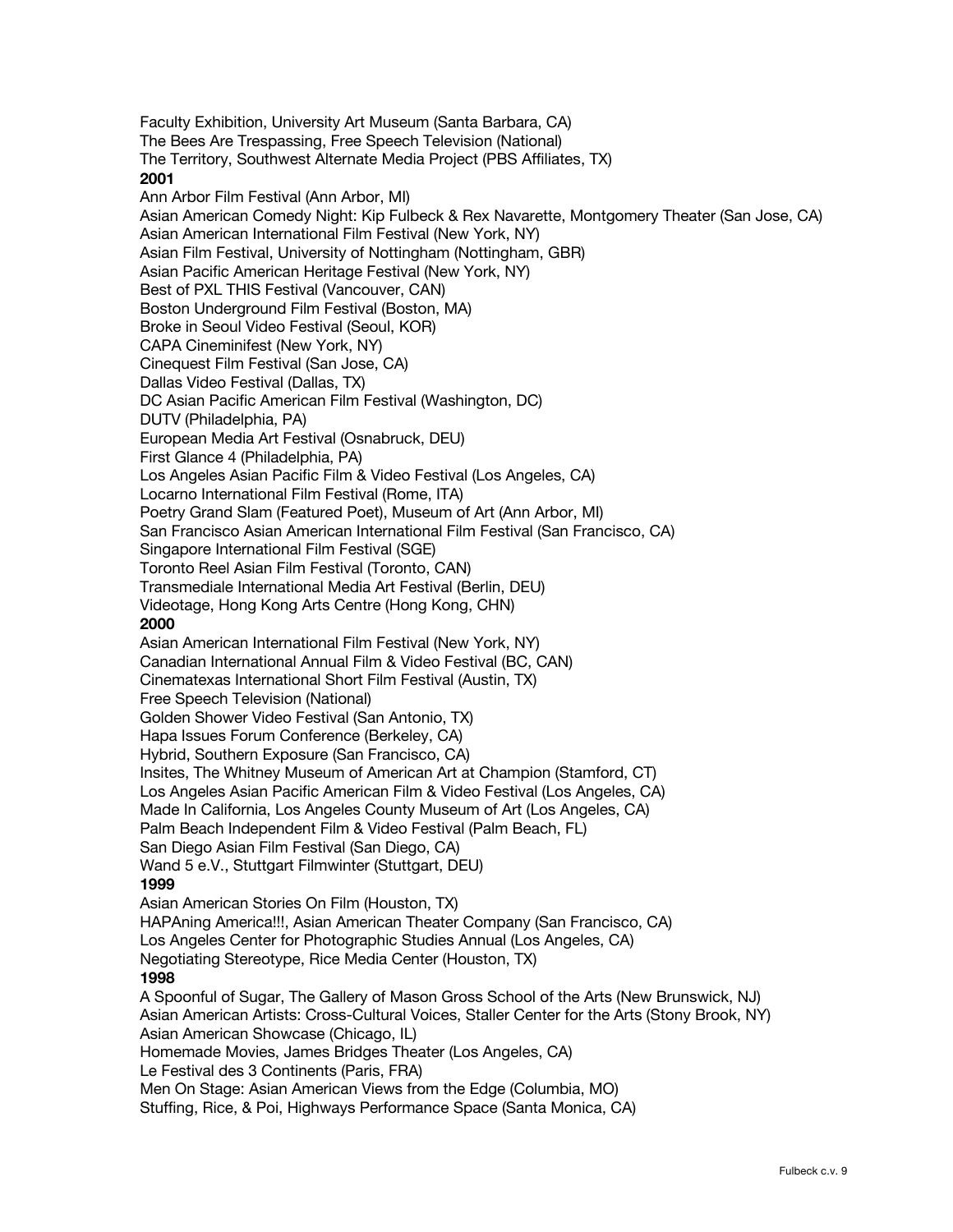Athens International Film and Video Festival (Athens, OH) Best of PXL This Festival (San Francisco, CA) Foundation for Art Resources 20th Anniversary, Barnsdall Art Park (Los Angeles, CA) Free Speech Television (National) Los Angeles Asian Pacific Film & Video Festival (Los Angeles, CA) Poetry on Film and in Performance, Museum of Fine Arts (Boston, MA) San Francisco Asian American International Film Festival (San Francisco, CA) Santa Barbara International Film Festival (Santa Barbara, CA) Vancouver Asian American Film Festival (Vancouver, CAN) Women of Color Film and Video Festival (Santa Cruz, CA) **1996** A Child's-Eye View, Museum of Contemporary Art (Los Angeles, CA) Asian American Film Festival, Museum of Fine Arts (Boston, MA) Asian Views, Wexner Center for the Arts (Columbus, OH) Beauty's Plea: Gifts to the Community, Long Beach Museum of Art (Long Beach, CA) Cross-Cultural Identities, Contemporary Arts Museum (Honolulu, HI) (De/Re) Constructing Masculinities, L.A. Freewaves (Los Angeles, CA) Families<=>Communities, Southern Ute Indian Cultural Center Museum (Ignacia, CO) Funny Guys, Museum of Fine Arts (Boston, MA) Kybernetes Encuentro de Video y Otras Corrientes Electrónicas, Biblioteca Luis Angel Arango (Bogota, COL) Los Angeles Asian Pacific Film & Video Festival (Los Angeles, CA) Mill Valley Film Festival (Mill Valley, CA) New York Video Festival (New York, NY) PXL THIS Festival, LACE (Los Angeles, CA) Seattle Asian American Film Festival (Seattle, WA) Stories from the Asian Diaspora: A Film Festival (College Park, MD) Taos Talking Pictures Festival (Taos, NM) Territories, Swamp Media/Texas PBS (TX) Videonale (Bonn, DEU) **1995** Asian American Film Festival, Museum of Fine Arts (Boston, MA) Athens International Film and Video Festival (Athens, OH) Blur, Museum of Contemporary Art (Chicago, IL) Chicago Asian American Festival (Chicago, IL) Deuxième Manifestation Internationale Vidéo et Art Electronique (Montréal, CAN) Frame of Mind, North Texas Public Broadcasting, Inc. (Dallas, TX) Fresh Tracks, Doizaki Gallery (Los Angeles, CA) Hawaii International Film Festival (Honolulu, HI) Image and Reality, Seattle University (Seattle, WA) Los Angeles Asian Pacific Film & Video Festival (Los Angeles, CA) New York Expo of Short Film & Video (New York, NY) New York Film Festival (New York, NY) New York International Video Festival (New York, NY) Reframing Asian Identity, Center for the Arts (San Francisco, CA) Riverwalk Arts Festival (York, PA) San Francisco Asian American International Film Festival (San Francisco, CA) Santa Barbara International Film Festival (Santa Barbara, CA) Seattle Asian American Film Festival (Seattle, WA) Singapore International Film Festival (SGE) Sydney Film Festival (Sydney, AUS) USA Film Festival (Dallas, TX) Videoscape: An Asian American Video Showcase, CUNY-TV (NY)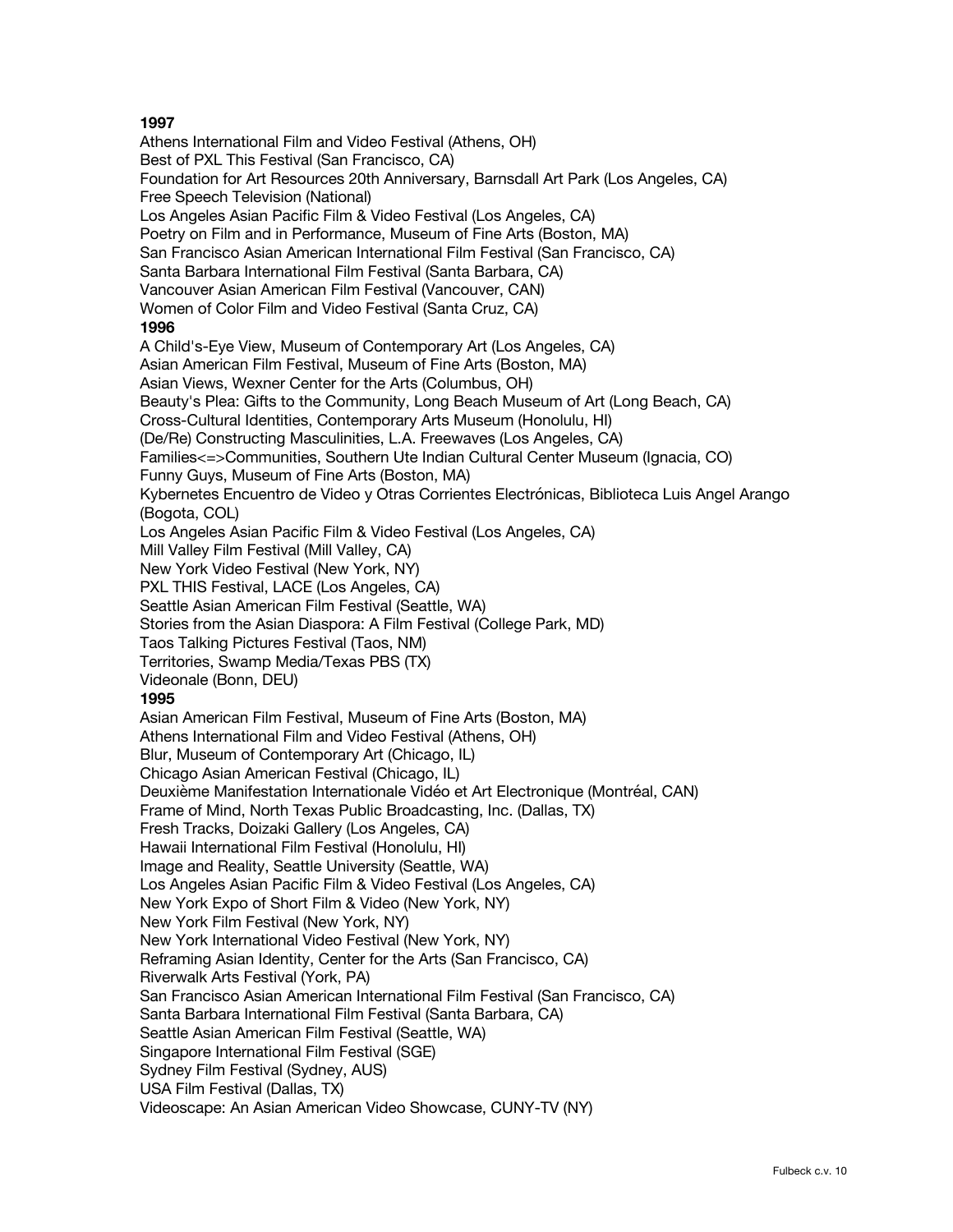World Wide Video Festival, The Hague (NLD) **1994** Anti-Film Festival (Miami Beach, FL) Chicago Asian American Film Festival (Chicago, IL) Faculty Exhibition, University Art Museum (Santa Barbara, CA) Hawaii International Film Festival (Honolulu, HI) Hybrid Identities, Center for Photography (Woodstock, NY) The Knitting Factory Video Club (New York, NY) Los Angeles Asian Pacific Film & Video Festival (Los Angeles, CA) Mill Valley Film Festival (Mill Valley, CA) New American Makers, Center for the Arts (San Francisco, CA) New York Expo of Short Film & Video (New York, NY) Rochester International Independent Film Festival (Rochester, NY) Santa Barbara Museum of Art (Santa Barbara, CA) Singapore International Film Festival (SGE) Slant: I (eye) on Asian America (Syracuse, NY) Society for Photographic Education (Monterey, CA) Video Tusculum Festival (Greeneville, TN) Videoscape: An Asian American Video Showcase, CUNY-TV (New York, NY) Voices of the Next Generation (Co-Directed w/George Emilio Sanchez), The Plum Tree (Lafayette, CO) When Worlds Collide, Museum of Modern Art (New York, NY) **1993** Act of Video Festival, DCTV (New York, NY) Ancestral Spirits, El Camino College Art Gallery (Torrance, CA) Arts Festival of Atlanta (Atlanta, GA) Asian American Film Festival, Museum of Fine Arts (Boston, MA) Asian American International Film Showcase (San Francisco, CA) Asia America: Moving Images, Walker Arts Center (Minneapolis, MN) Athens International Film and Video Festival (Athens, OH) Charlotte Film and Video Festival (Charlotte, NC) City Lore Festival of Film & Video (New York, NY) Images 93 Independent Film and Video Festival (Toronto, CAN) Independent Eye, KCET PBS (Los Angeles, CA) Los Angeles Asian Pacific American International Film and Video Festival (Los Angeles, CA) McNeese National Works on Paper (Lake Charles, LA) Moving Images, Sawhill Gallery (Harrisburg, VA) Nuyorican Poets' Cafe (New York, NY) Past/Tense, New Works Gallery (Chicago, IL) Photowork '93, Barrett House Galleries (Poughkeepsie, NY) Santa Barbara International Film Festival (Santa Barbara, CA) Short Attention Span Film and Video Festival (San Francisco, CA) Utah Short Film and Video Festival (Salt Lake City, UT) Videoscape: An Asian American Video Showcase (New York, NY) We Count: The State of Asian Pacific America, Asian American Arts Centre (New York, NY) **1992** Asian American International Film Showcase (San Francisco, CA) Axelgrease, Buffalo Media Resources (Buffalo, NY) Break the Image: Asian American Visual Artists (La Jolla, CA) Cádiz International Video Festival (Cádiz, ESP) Carolina Film & Video Festival (Greensboro, NC) Counterweight, Contemporary Arts Forum (Santa Barbara, CA) Hawaii International Film Festival (Honolulu, HI) Independent Focus, WNET PBS (New York, NY) Los Angeles Asian Pacific American International Film and Video Festival (Los Angeles, CA)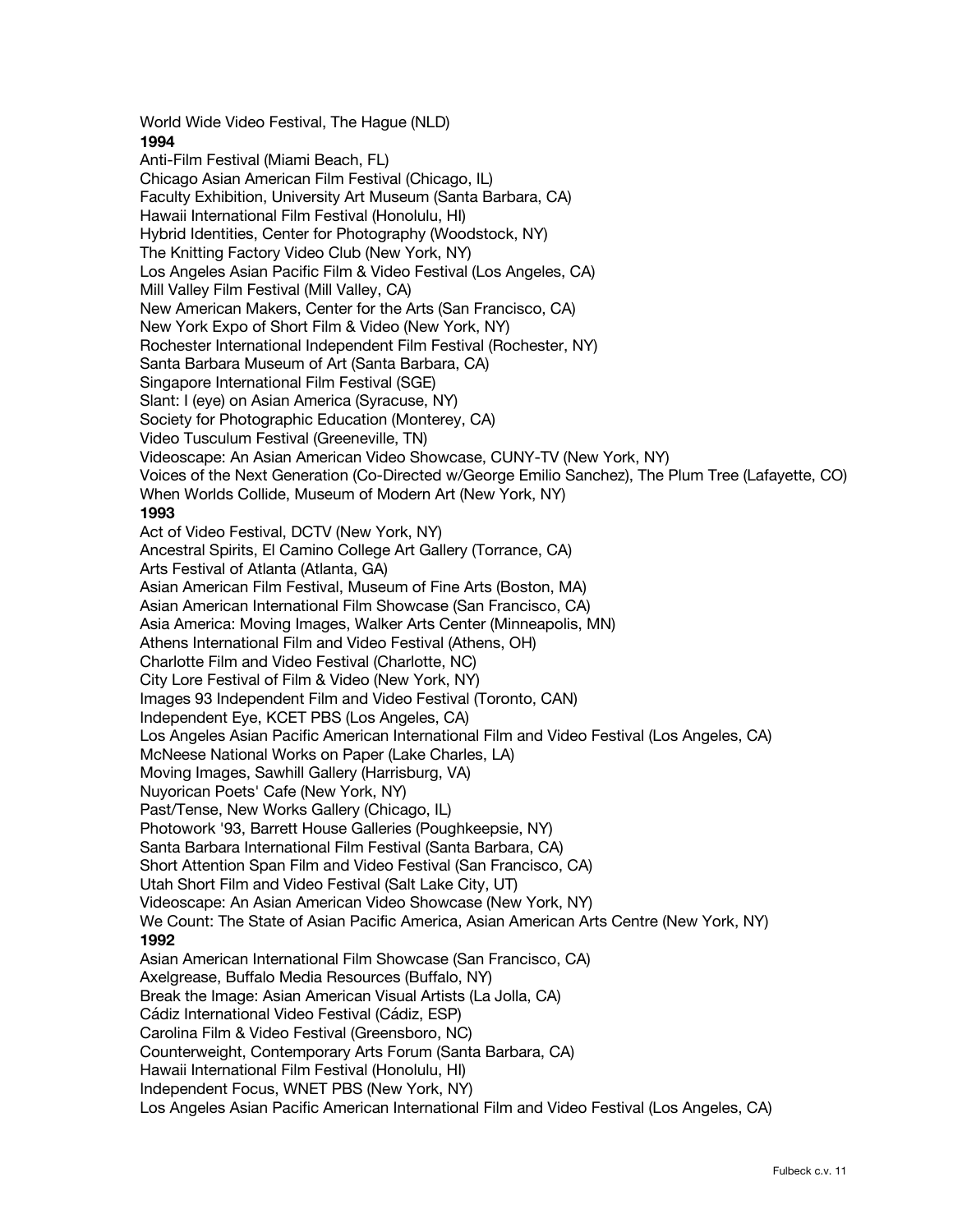Mill Valley Film Festival (Mill Valley, CA) Poetry Film Festival (San Francisco, CA) Q, KQED PBS (San Francisco, CA) San Diego Contemporary Art Exhibition, Cova Gallery (San Diego, CA) Tijuana Cultural Center (Tijuana, B.C. Mexico) Vice Chancellor's Artsweek Invitational, CU Art Galleries (Boulder, CO) Video Works by UCSD Faculty and Graduate Alumni (La Jolla, CA) Videoscape: An Asian American Video Showcase (New York, NY) Yokohama Citizens' Gallery (Yokohama, JPN) **1991** A Celebration of Pacific Ties, San Diego Convention Center (San Diego, CA) Behind Censorship: The Assault on Civil Liberties, Deep Dish Television Network (New York, NY) Brooklyn Arts Council Film & Video Festival (Brooklyn, NY) DCTV Video Festival (New York, NY) L.A. Freewaves Video Festival (Los Angeles, CA) North Carolina International Film & Video Festival (Fayetteville, NC) Red River International Film & Video Festival (Shreveport, LA) San Diego Media Access Center Urban Video Series (San Diego, CA) Vantage Points, Pacific Film Archive (Berkeley, CA) **1990** Annual 1990, Asian American Arts Centre (New York, NY) Artspace Annex Group Video Show (San Francisco, CA)

#### **Public Lectures/Presentations/Workshops 2022**

Criterion Channel (*Banana Split*)

### **2021**

An Introduction to API History, Santa Barbara School of Squash (Santa Barbara, CA)

Panelist, The Long Reach of the Sixties, University of California, Santa Barbara (Santa Barbara, CA) **2020**

Panelist, Part Japanese/100% Nikkei, Japanese American Memorial Pilgrimage (Virtual) **2019**

Panelist, Boys Like Us, University of California, Santa Barbara (Santa Barbara, CA) **2018**

Artist Talk, Japanese American National Museum (Los Angeles, CA)

Panelist, Hapa Writers in Conversation, Japanese American National Museum (Los Angeles, CA)

Panelist, *Loving (2016)*, Japanese American National Museum (Los Angeles, CA)

Workshop Facilitator, South Puget Sound Community College (Olympia, WA)

### **2017**

Artist Talk, Honolulu Museum of Art School (Honolulu, HI)

Artist Talk, University of California, San Diego (La Jolla, CA)

Panelist, Hapa: Mixed-Race Identity & Representation, L.A. Times Festival of Books (Los Angeles, CA) **2016**

Artist Talk, The Japan Foundation (Sydney, AUS)

Artist Talk, Morikami Museum (Delray Beach, FL)

Artist Talk, Southern Japan Seminar (Miami, FL)

Artist Talk, University of Sydney (Sydney, AUS)

The Artistic Heritage of Japanese Tattoo & Ukiyo-e, Art Gallery of NSW (Sydney, AUS)

The Making of Perseverance, The Japan Foundation (Sydney, AUS)

### **2015**

Artist Talk, California Polytechnic University (San Luis Obispo, CA)

Artist Talk, Student Affairs Annual Conference (Santa Barbara, CA)

Artist Talk, Virginia Museum of Fine Arts (Richmond, VA)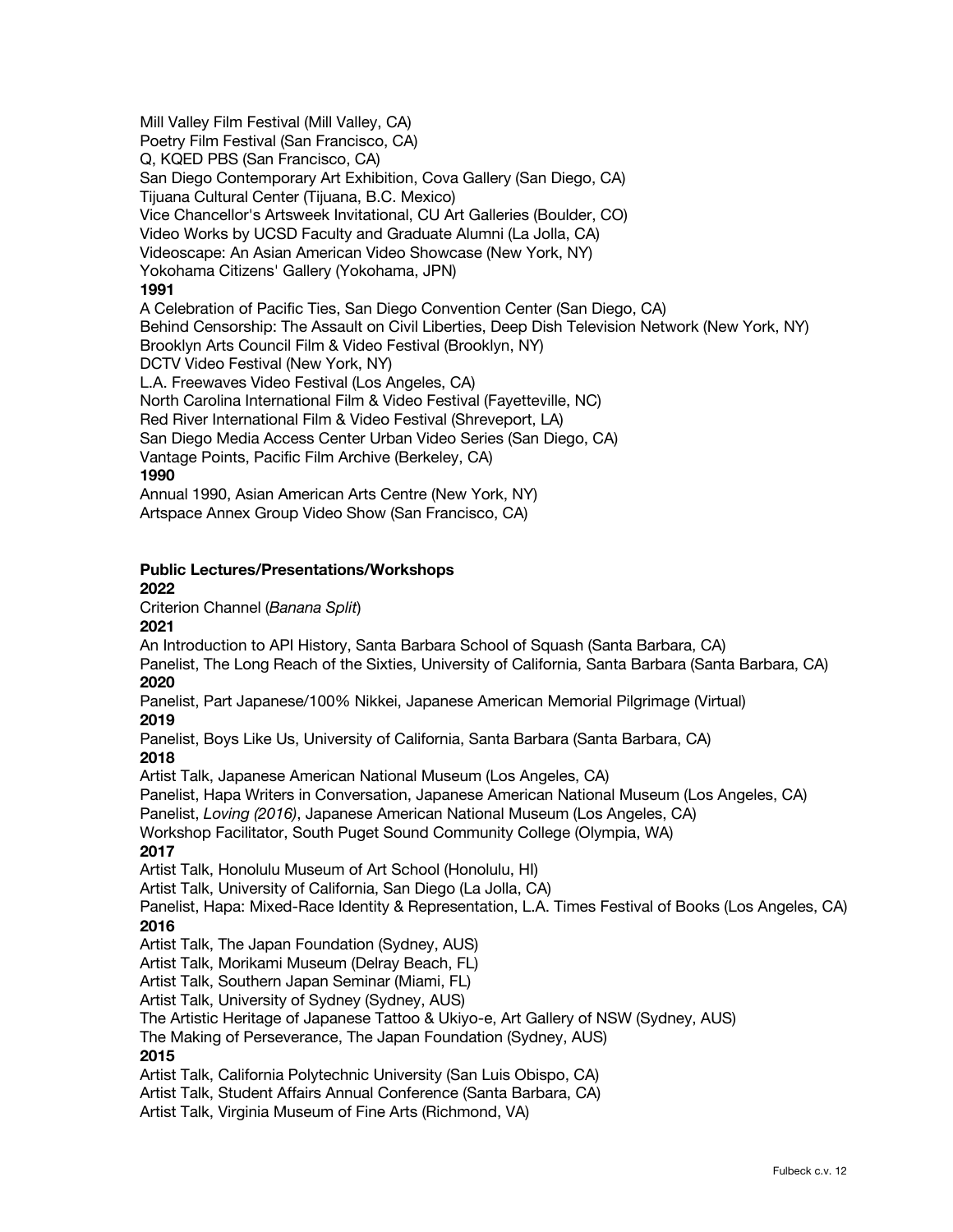Panelist, Collisions of Asian American Masculinity, Association for Asian American Studies National Conference (Chicago, IL) **2014** Artist Talk, Interfaith Housing Cooperative (Isla Vista, CA) Artist Talk, Japanese American National Museum (Los Angeles, CA) Artist Talk, Kyoto University (Kyoto, JPN) Artist Talk, Los Prietos Boys Camp (Santa Barbara, CA) Artist Talk, Nikkei National Museum (Vancouver, CAN) Artist Talk, San Marcos High School (Santa Barbara, CA) Panelist, Tattoo Freeform Q& A, Japanese American National Museum (Los Angeles, CA) Workshop Facilitator, Students of Color Conference (Yakima, WA) **2013** Artist Talk, Asia Society Texas (Houston, TX) Artist Talk, Santa Barbara School of Squash (Santa Barbara, CA) Special Guest Artist, Wing Luke Museum Annual Dinner & Auction (Seattle, WA) **2012** Artist Talk, California State University, Northridge (Northridge, CA) Artist Talk, Smithsonian Institution (Washington, DC) Juror, The New Oceanscapes Exhibition (Santa Barbara, CA) Panelist, Filmmakers' Panel, Critical Mixed Race Studies Conference (Chicago, IL) **2011** Artist Talk, CB1 Gallery (Los Angeles, CA) Artist Talk, Hapa Japan Conference (Berkeley, CA) Artist Talk, Santa Barbara School of Squash (Santa Barbara, CA) Artist Talk, The Sequoyah School (Pasadena, CA) Artist Talk, Smithsonian Institution (Washington, DC) Artist Talk, University of Southern California (Los Angeles, CA) Artist Talk, Yujin Gakuen Elementary Japanese Immersion School (Eugene, OR) Author Reading, 8 + 1: An Asian American Literary Symposium (Los Angeles, CA) **2010** Artist Talk, Japanese American National Museum (Los Angeles, CA) Artist Talk, Missouri History Museum (St. Louis, MO) Convocation Speaker, University of California, Santa Barbara (Santa Barbara, CA) Workshop Facilitator, College of Saint Benedict (St. Joseph, MN) **2009** Featured Performer, Asian Jewish Initiative (Los Angeles, CA) Living Writers Series, University of California, Santa Cruz (Santa Cruz, CA) **2008** Artist Talk, Laguna Blanca School (Santa Barbara, CA) Artist Talk, Oakland University Art Gallery (Rochester, MI) Artist Talk, Union College (Schenectady, NY) Artist Talk, University of San Francisco (San Francisco, CA) Commencement Speaker, Washington International School (Washington, DC) Panelist, Baltimore Ink – Panels on Bodies, Baltimore Museum of Art (Baltimore, MD) Workshop Facilitator, Santa Clara University (Santa Clara, CA) **2007** Artist Talk, California State University, Fullerton (Fullerton, CA) Artist Talk, San Roque High School (Santa Barbara, CA) Artist Talk, USC Hapa Student Community (Los Angeles, CA) Author Reading, L.A. Times Festival of Books (Los Angeles, CA) **2006** Artist Talk, Japanese American Association of New York (New York, NY) Artist Talk, NYU Asian Pacific American Institute (New York, NY) Author Reading, Book Works (Del Mar, CA)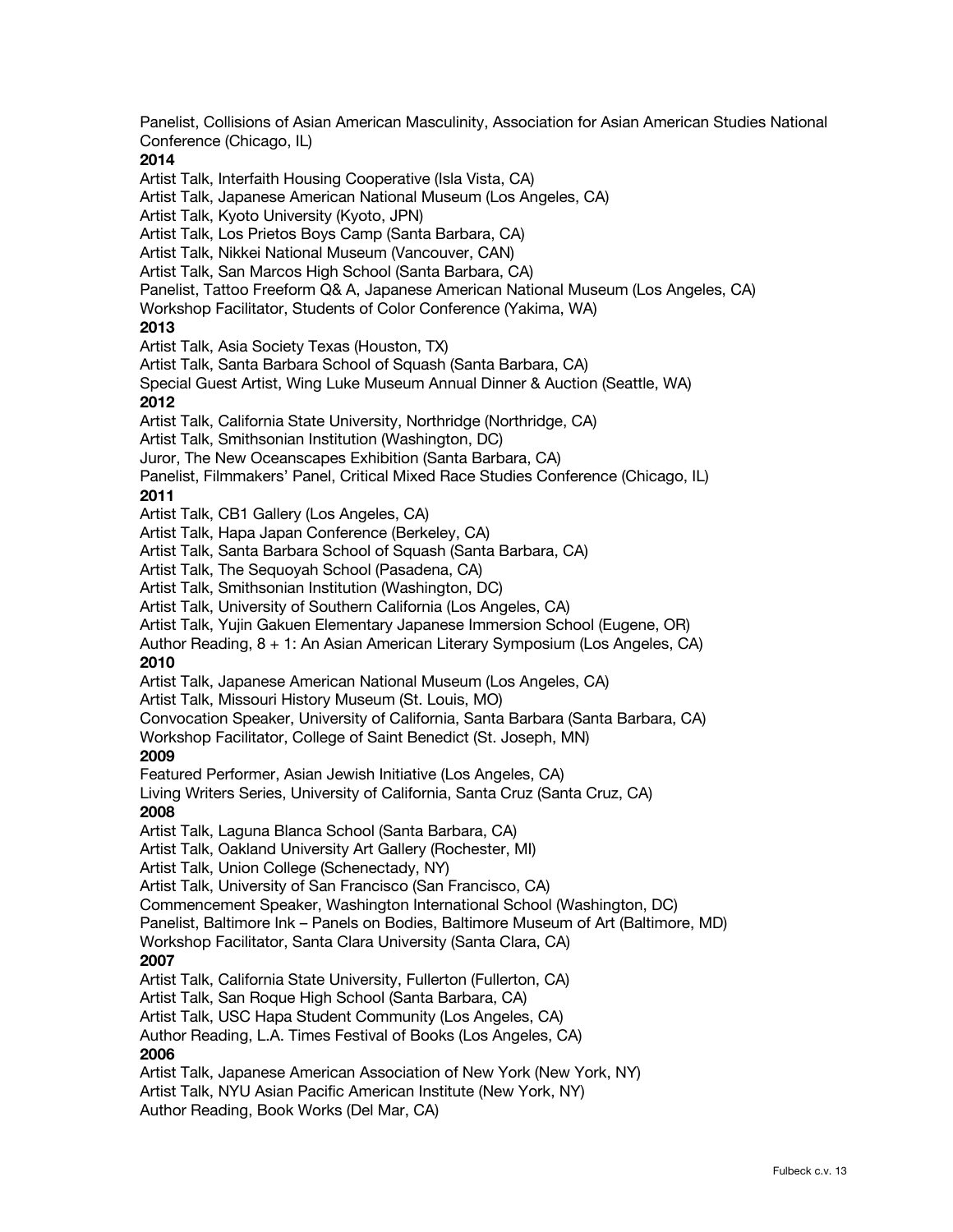Panelist, Artists discuss Portraiture, Japanese American National Museum (Los Angeles, CA) Panelist, What does it mean to be Chinese in America? Museum of Chinese in America (New York, NY) Workshop Facilitator, Japanese American National Museum (Los Angeles, CA) **2005** Artist Talk, Cross Cultural Center (Los Angeles, CA) Artist Talk, Multicultural Center (Santa Barbara, CA) Panelist, Hapa Filmmakers, Chinese American Studies Conference (San Francisco, CA) Panelist, The Need for New Nomenclature, Grantmakers In the Arts Natl. Conference (Pasadena CA) Panelist, Redrawing the Arts & Culture Map, Grantmakers In the Arts Natl. Conference (Pasadena CA) **2004** Artist Talk, School of the Art Institute of Chicago (Chicago, IL) Panelist, Solo Performance, UCSB Summer Theater Lab (Santa Barbara, CA) Review Committee Member, Fulbright Scholar Program (Photography) **2003** Artist Talk, Hawaii International Conference on the Arts & Humanities (Honolulu, HI) Artist Talk, University of California, Davis (Davis, CA) Artist Talk, University of California, San Diego (La Jolla, CA) Author Reading, Barnes & Noble Booksellers (Honolulu, HI) Author Reading, Stanford University Bookstore (Palo Alto, CA) Workshop Facilitator, National Conference On Race in Higher Education (San Francisco, CA) **2002**  Artist Talk, Positive Life Choices Program for College Freshmen (Santa Barbara, CA) Artist Talk, Race in Digital Space 2.0 Conference Los Angeles, CA) Artist Talk, Regents and Chancellor's Scholars Society (Santa Barbara, CA) Artist Talk, Santa Barbara Museum of Art High School Arts Program (Santa Barbara, CA) Artist Talk, Summer Institute, University of Michigan (Ann Arbor, MI) Artist Talk, University Art Museum (Santa Barbara, CA) Workshop Facilitator, Hapa Issues Forum National Conference (San Francisco, CA) **2001** Artist Talk, Asian American Residential Recovery Services (San Francisco, CA)| Artist Talk, Midwest AASU Conference (Ann Arbor, MI) Author Reading, Chaucer's Bookstore (Santa Barbara, CA) Author Reading, Cody's Books (Berkeley, CA) Author Reading, Cross Cultural Center (Los Angeles, CA) Author Reading, Eastwind Books (Berkeley, CA) Author Reading, Elliott Bay Bookstore (Seattle, WA) Author Reading, Esmeralda Books (Del Mar, CA) Author Reading, Japanese Community Center (San Francisco, CA) Author Reading, Kinokuniya Bookstore (Seattle, WA) Author Reading, Midnight Special Bookstore (Santa Monica, CA) Author Reading, Multicultural Center Theater (Santa Barbara, CA) Author Reading, Shaman Drum Bookstore (Ann Arbor, MI) Author Reading, Skylight Books (Los Angeles, CA) Author Reading, Quimby's Bookstore (Chicago, IL) Featured Poet, Rohan Lounge (San Francisco, CA) Panelist, The Modern Male Identity: A Novel Approach, Northwest Bookfest (Seattle, WA) Panelist, The Thin Blurry Line, Northwest Bookfest (Seattle, WA) Workshop Facilitator, University of Michigan (Ann Arbor, MI) **2000** Artist Talk, Beijing Film Academy (Beijing, CHN) Artist Talk, Southern Exposure (San Francisco, CA) Artist Talk, Union of Pan Asian Communities Youth Services Program (La Jolla, CA) Artist Talk, University of Colorado, Boulder (Boulder, CO) Workshop Facilitator, American Multicultural Student Leadership Conference (Milwaukee, WI)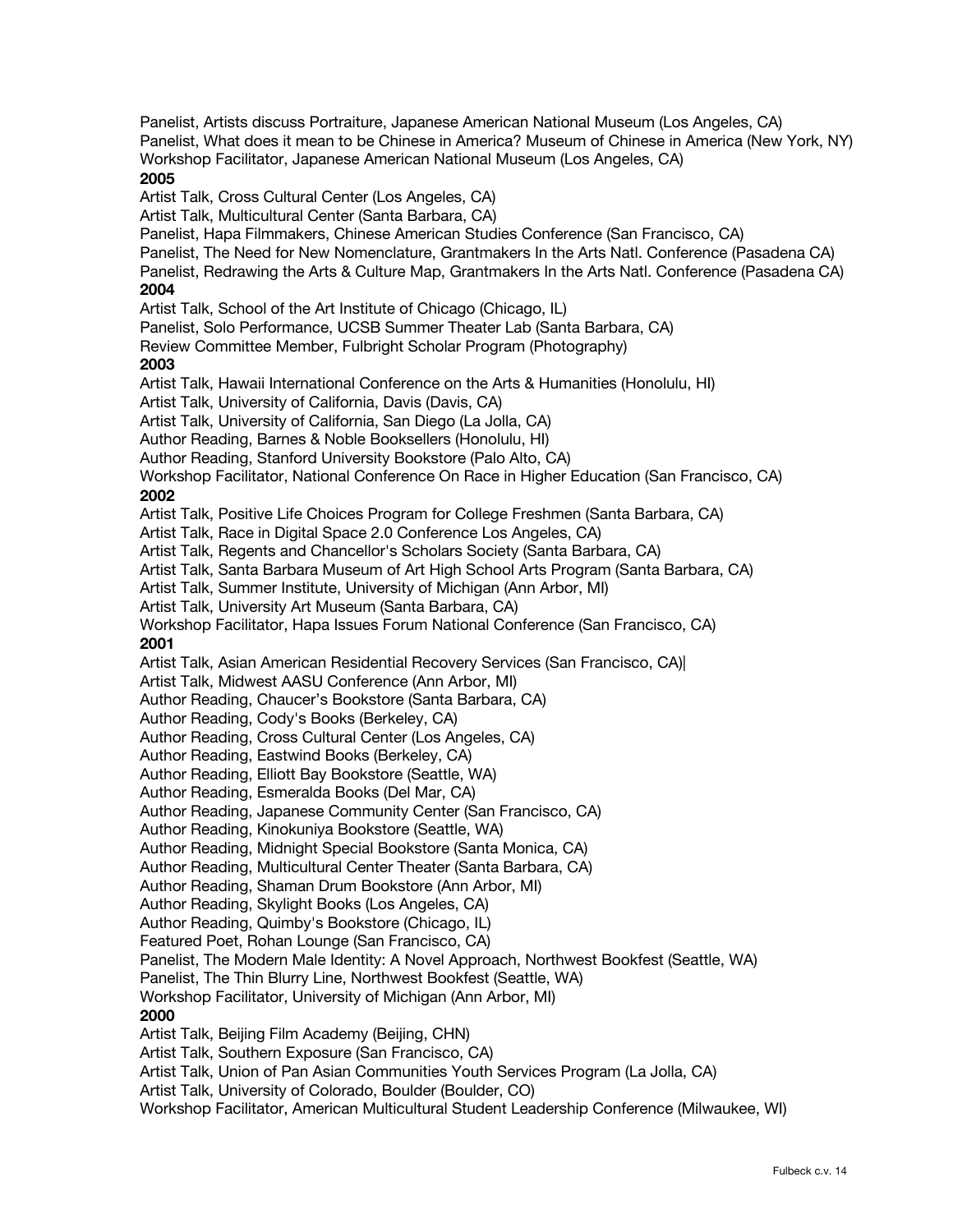Artist Talk, Arizona State University (Tempe, AZ) Panelist, Challenging Tradition, Pursuing Dreams, Aspire National Conference (San Francisco, CA) Panelist, Dialogue is Action, Stanford University (Palo Alto, CA) Workshop Facilitator, The Rackham Summer Institute (Ann Arbor, MI) **1998** Artist Talk, Biennial Asian American Conference (Oberlin, OH) Panelist, Asian American Artists, Staller Center for the Arts, (Stonybrook, NY) **1997** Artist Talk, Asian American Heritage Festival (Fullerton, CA) Artist Talk, Japanese American National Museum (Los Angeles, CA) Panelist, Truth or Dare: Video Realities, Miami Film Festival (Miami, FL) **1996** Artist Talk, Akademi TV3 (Petaling Jaya, MLS) Artist Talk. FINAS—National Film Development Corporation (Kuala Lumpur, MLS) Artist Talk, Institut Teknologi MARA (Shah Alam, Selangor, MLS) Artist Talk, Measat Broadcast Network Systems (Kuala Lumpur, MLS) Artist Talk, School of Mass Communications, Universiti Sains Malaysia (Penang, MLS) Panelist, Stories to Tell: A Filmmaker's Panel Discussion, Seattle Art Museum (Seattle, WA) Workshop Facilitator, International School of Kuala Lumpur (Kuala Lumpur, MLS) **1995** Panelist, MSG ... Money, Sex, & Guns, Seattle Asian American Film Festival (Seattle, WA) Panelist, Critical Fictions and Asian American Media, Society for Cinema Studies (New York, NY) Workshop Facilitator, FINAS—National Film Development Corporation (Kuala Lumpur, MLS) **1994** Artist Talk, The Marion Post Wolcott Lecture Series (Santa Barbara, CA) Artist Talk, The Substation (SGE) Author Reading, Midnight Special Bookstore (Santa Monica, CA) Panelist, Mixing It Up: A Cross-Cultural Symposium, University of Colorado, Boulder (Boulder, CO) Workshop Facilitator, Boulder County Community Services Center (Lafayette, CO) Workshop Facilitator, Brooklyn Bridge Outreach Program for At-Risk Youth (Boulder, CO) Workshop Facilitator, Colorado Dance Festival (Boulder, CO) Workshop Facilitator, Multicultural Center (Santa Barbara, CA) Workshop Facilitator, Summer Program for At-Risk Youth (Boulder, CO) **1993** Artist Talk, Bryn Mawr College (Bryn Mawr, PA) Artist Talk, College of Creative Studies (Santa Barbara, CA) Panelist, Artists Sound Off, Contemporary Arts Forum (Santa Barbara, CA) Panelist, Film, Television, and Multimedia, Society for Cinema Studies (New Orleans, LA) Workshop Facilitator, Intercultural Center (Swarthmore, PA) Workshop Facilitator, The Shelter Program, Artists/Homeless Collaboration (New York, NY) Workshop Facilitator, Swarthmore Asian Organization (Swarthmore, PA) **1992** Artist Talk, California State Polytechnic University (Pomona, CA) Artist Talk, California Summer School for the Arts (Valencia, CA) Artist Talk, Center for the Study of Ethnicity and Race (Boulder, CO) Artist Talk, Multicultural Center (Santa Barbara, CA) Artist Talk, U.S. Forest Service, Los Padres (Santa Barbara, CA) Artist Talk, University of California, San Diego (La Jolla, CA) **1991** Artist Talk, Asian American Writers' Conference (Berkeley, CA) Artist Talk, Association for Asian American Studies National Conference (Honolulu, HI) Artist Talk, Mixed Blood: Conference on Multiracial Asians (Haverford, PA) Panelist, Asian American Cultural Transformations—A Literature of One's Own, University of California,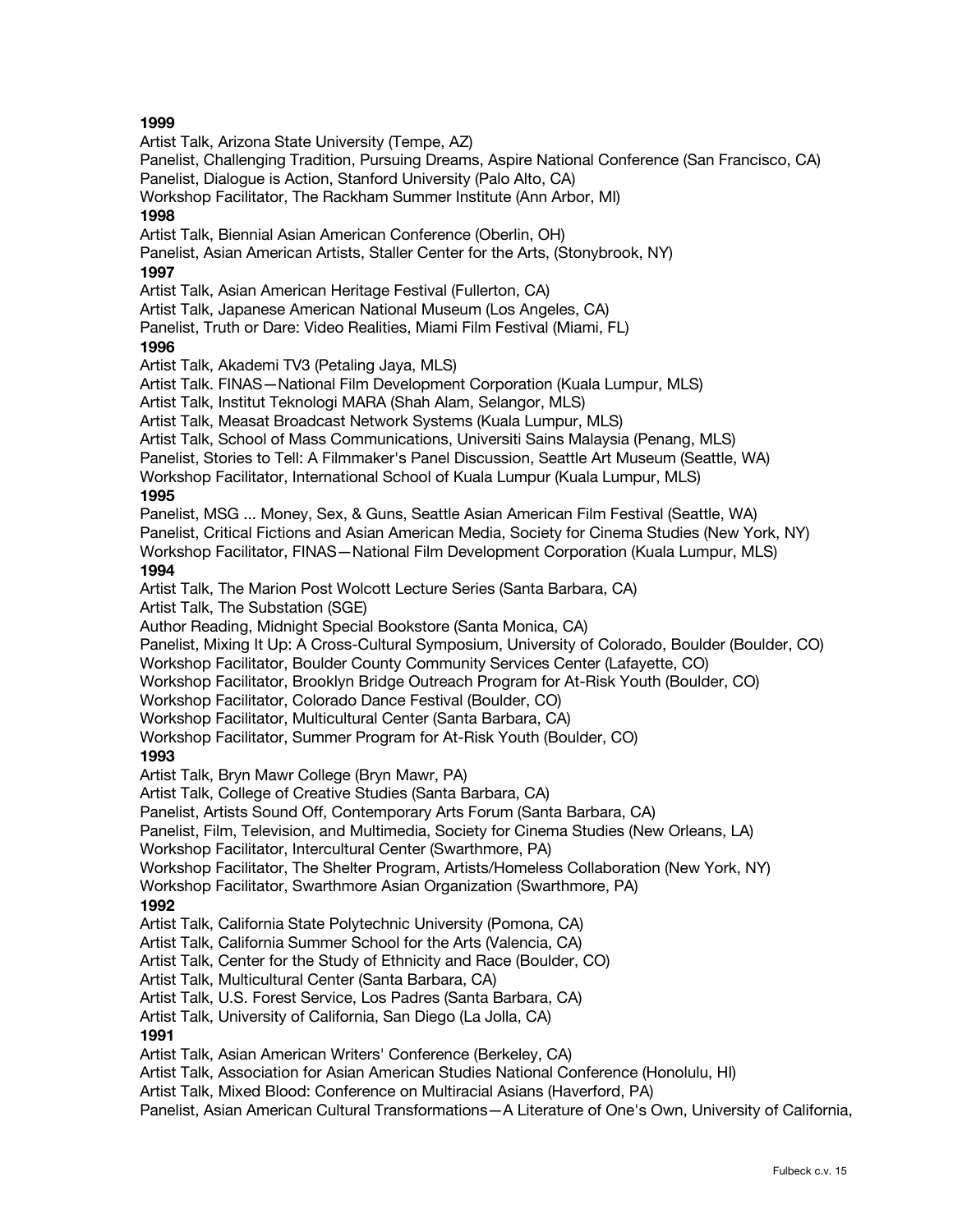Santa Barbara (Santa Barbara, CA)

#### **Publications (Monograph)**

*Mixed: Portraits of Multiracial Kids,* San Francisco: Chronicle Books 2010 *Permanence: Tattoo Portraits by Kip Fulbeck*, San Francisco: Chronicle Books 2008 *Part Asian, 100% Hapa*, San Francisco: Chronicle Books 2006

*Paper Bullets: A Fictional Autobiography*, Seattle: University of Washington Press 2001 **Publications (Catalog)**

*hapa.me – 15 Years of The Hapa Project*, Los Angeles: Japanese American National Museum 2018 Perseverance: Japanese Tattoo Tradition in a Modern World, Los Angeles: Japanese American National Museum 2014

#### **Publications (Article, Essay, Artwork)**

"Nathan Adrian: Superhero Swimmer?" *Swimswam Magazine* (Summer 2017): 30-9.

"Anthony Ervin: Ink & Water" *Swimswam Magazine* (Spring 2017): 50-9.

"100% Hapa: An Interview with Kip Fulbeck" *War Baby/Love Child: Mixed Race Asian American Art,* Seattle: University of Washington Press 2013: 149-153, center color plate.

"Part Asian, 100% Hapa: A Retrospective" *Asian American Literary Review 4,* No. 2 (Fall 2013): 1-22. "Fishing for Identity" *Asian American Literary Review 2*, No. 1 (Winter/Spring 2011): 208-13.

"Stealing Vision: Kip Fulbeck On Kip Fulbeck" *Out of the Shadows: Asians In American Cinema*, Milan: Olivares 2001, 211-12, 232.

"Untitled Reverence"*California State Poetry Quarterly 25*, No. 3 (Fall 1999): Cover Art.

"Prostitution, Massages, & Apologies" *YOLK 5*, No. 2 (Summer 1998): 22-24.

"It Never Tastes Like It's Supposed To" *YOLK 5*, No. 1 (Winter/Spring 1998): 22-3.

"Unbelievably beautiful oriental women" *Men's Review* (October 1996): 86.

"Thought Flights of a Hapa Artist" *Cinevue IX*, No. 2 (July 1994): 8.

*Two Worlds Walking: An Anthology of Mixed Blood Writers*, Diane Glancy and C.W. Truesdale, editors. Minneapolis: New Rivers Press 1994.

"Pocket Performance: banana split & other mix-ups" *Inside Arts 5*, No. 3 (September 1993): 32-3.

#### **Filmography (Producer/Director)**

*Banana Split*, 38 mins, 1991 (re-mastered 2011) *A Man For You*, :30 mins, 2003 *Lilo & Me*, 10 mins, 2003 *Rock & Roll Pug Run,* 2 mins, 2003 *Sex, Love, & Kung Fu*, 7 mins, 2000 *Sweet or Spicy?* 7 mins, 2000 *L.A. Christmas*, 13 mins, 1996 *Nine Fish,* 24 mins, 1996 *Asian Studs Nightmare,* 6 mins, 1994 *Some Questions for 28 Kisses,* 8 mins, 1994 *A Day at the Fair*, 2 mins, 1991 *Game of Death*, 7 mins, 1991 *Just Stand Still*, 20 mins, 1990 *Rice Cakes*, 4 mins, 1990 *Vicki in 3:30*, 3:30 mins, 1990

#### **Awards/Titles 2020**

Faculty Diversity Award, UCSB Academic Senate Circle of Centaurs Mentorship Award, Rémy Martin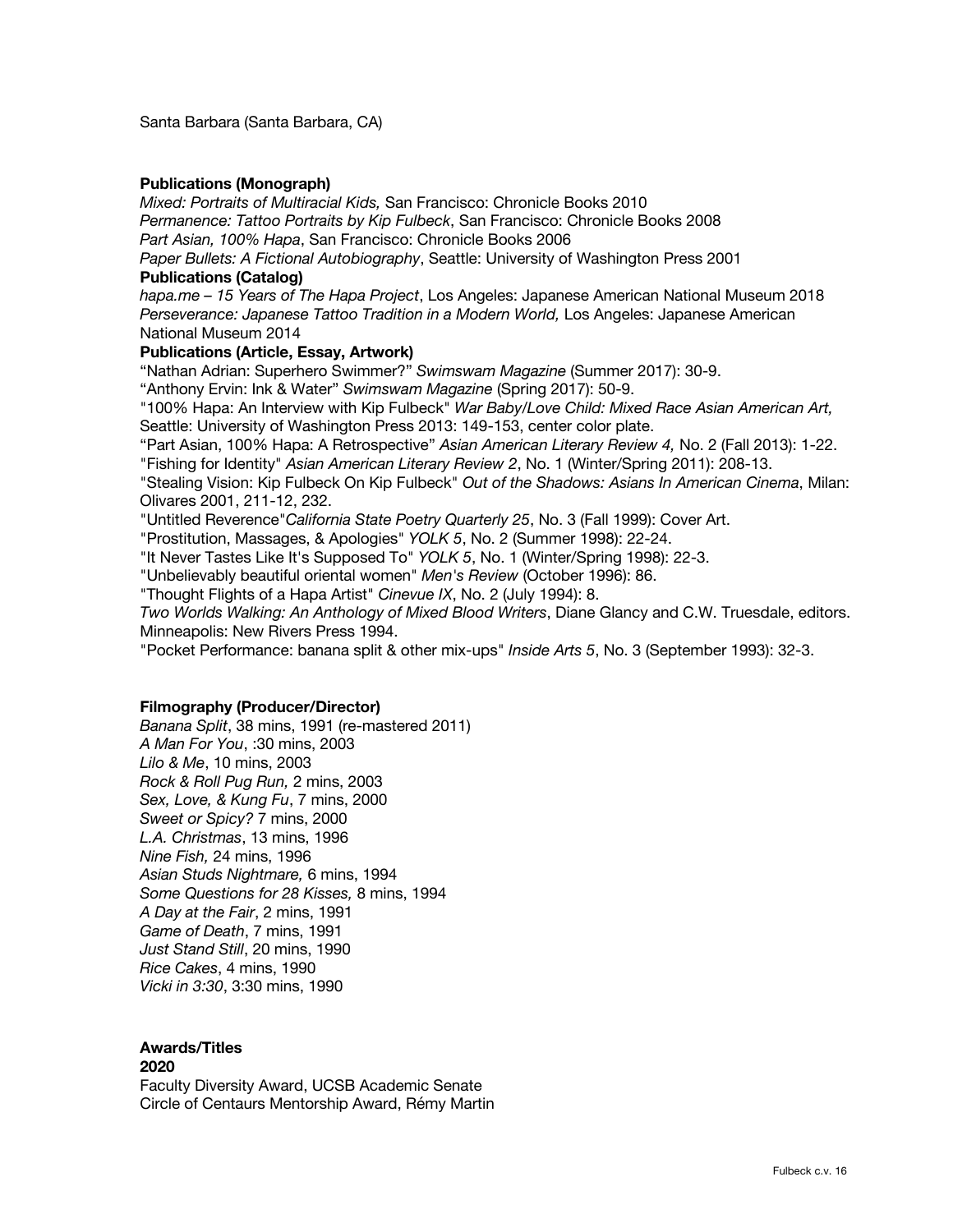Community Builders Award, Hapa-palooza Festival, Vancouver, CAN Local Hero Award, KCET Public Television, Los Angeles, CA

## **2012**

All-American, United States Masters Swimming

Distinguished Lecturer Award, California State University, Northridge

National Champion, 50 Meter Freestyle, United States Masters Swimming

# **2011**

All-American, United States Masters Swimming

Certificate of Appreciation for Outstanding Student Support, UCSB Inter-Greek Council National Champion, 50 Yard Freestyle, United States Masters Swimming

#### **2010**

Athlete of the Year (Open Division), Santa Barbara Athletic Round Table Cultural Pioneer Award, Harvard University Half-Asian Peoples Association

#### **2009**

All-American, United States Masters Swimming

Distinguished Teaching Award, UCSB Academic Senate

Top 10 Pick for Reluctant Young Adult Readers, American Library Association **2008**

The Loving Prize, Mixed Roots Film & Literary Festival

#### **2006**

First Place Back Piece, Bay Area Tattoo Convention

Outstanding Faculty Member, UCSB Office of Residential Life **2005**

Outstanding Faculty Member, UCSB Office of Residential Life **2003**

Dalmas A. Taylor Award, National Multicultural Conference and Summit Commendation for Lifeguarding Heroism, City of Solana Beach **2002**

Prism Award for the Arts, Hapa Issues Forum National Conference **2001**

Best of Category, Experimental, First Glance Film Festival

Finalist, Cinematexas International Short Film & Video Festival

Finalist, National Short Film & Video Festival Competition

Honorable Mention, Experimental, First Glance Film Festival

Martin Luther King/César Chávez/Rosa Parks Visiting Professor, University of Michigan

Outstanding Faculty Member, UCSB Office of Residential Life

### **2000**

Bermerkenswert, Festival Der Nationen, Austria

Third Place, Independent Experimental, Canadian International Annual Film & Video Festival Outstanding Faculty Member, UCSB Office of Residential Life

### **1997**

Outstanding Faculty Member, UCSB Office of Residential Life **1996**

Artistic Director's Award of Merit, Sinking Creek Film/Video Festival Audience Festival Favorite, 2nd Asian American Film Festival, Malaysia **1995**

Best Narrative Short, Los Angeles Asian Pacific Film & Video Festival Certificate of Merit, Rochester International Independent Film Festival Finalist: Experimental Category, New York Expo of Short Film & Video Second Place Video, Riverwalk Arts Festival

Silver Carp Award, Seattle Asian American Film Festival

Special Juror's Award, National Short Film & Video Competition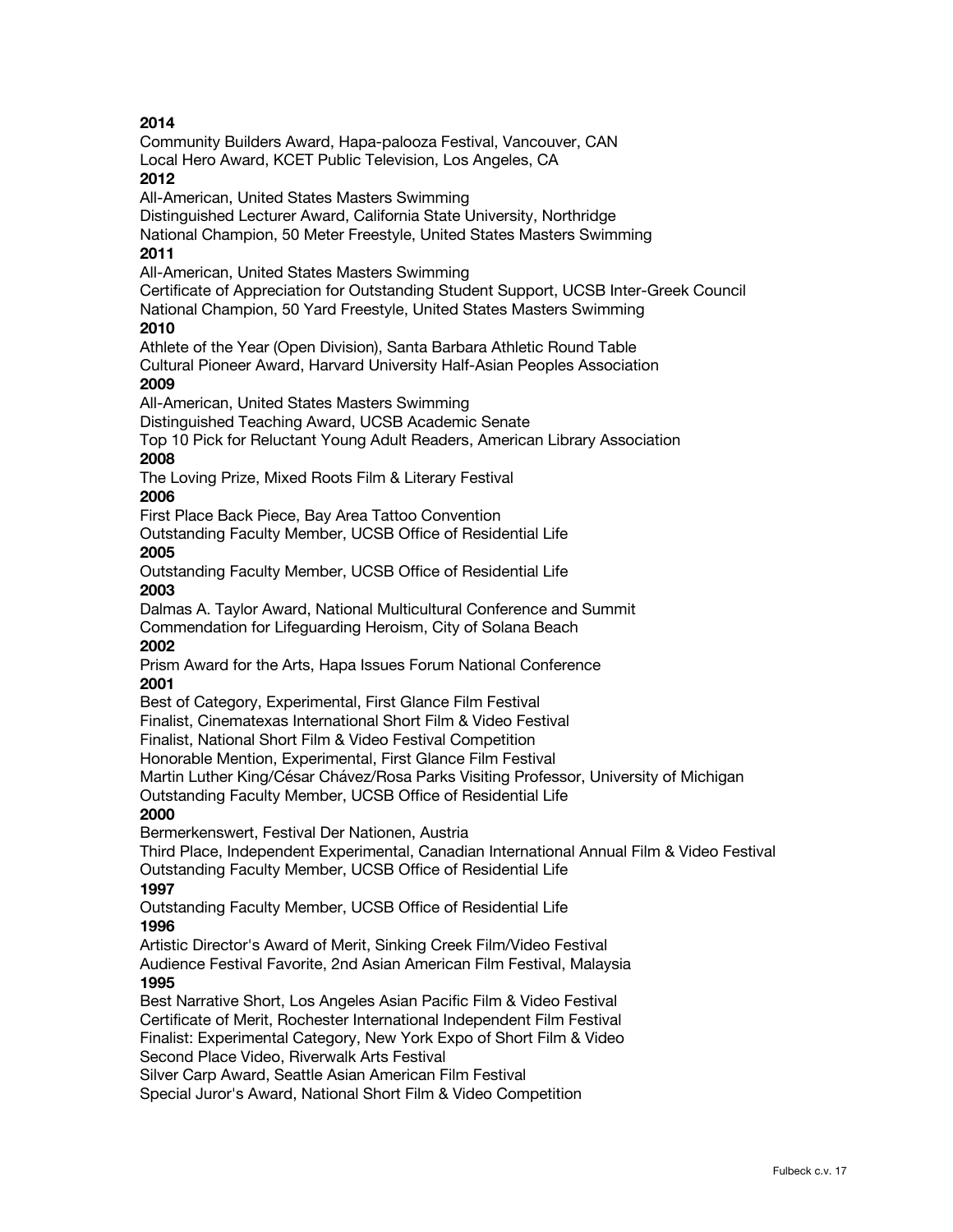Ten Terrific Teachers Citation, UCSB Kiosk Publication

**1994**

Best of the Fest "Movies On a Shoestring" Award, Rochester International Independent Film Festival Runner-Up: Experimental Video (Certificate of Achievement), Video Tusculum Festival **1993**

Best Local Filmmaker, Santa Barbara International Film Festival **1991**

First Place Video, Red River International Film & Video Festival

Certificate of Achievement, North Carolina International Film & Video Festival

Honorable Mention: Experimental, Brooklyn Arts Council Film & Video Festival Outstanding Student Experimental Award, Brooklyn Arts Council Film & Video Festival

## **1988**

Academic All-American (Swimming, 4-Year), National Collegiate Athletic Association All-American (Swimming, 4-Year), National Collegiate Athletic Association Athlete of the Year, University of California, San Diego Most Valuable Player (Men's Swimming), University of California, San Diego

## **Grants/Fellowships**

**2021**

UCSB Award of Committee on Research

# **2016**

UCSB Faculty Research Travel Grant

### **2015**

UCSB Award of Committee on Research

### **2013**

UCSB Award of Committee on Research

### **2010**

Met-Life Foundation (co-applicant with the Japanese American National Museum) UCSB Award of Committee on Research

### **2007**

UCSB Award of Committee on Research

UCSB Faculty Research Travel Grant

### **2005**

Rockefeller Foundation Fellowship (Nomination) UCSB Interdisciplinary Humanities Center Visiting Artist Grant

UCSB Instructional Resources Mini-Grant

## **2003**

UCSB Interdisciplinary Humanities Center Release Time Grant **2002**

UCSB Award of Committee on Research UCSB Humanities and Arts Research Grant UCSB Interdisciplinary Humanities Center Grant

## **2001**

UC Berkeley Ethnic Studies Fifth Account Grant

UC Berkeley GSI Course Improvement Grant

UC Berkeley Instructional Mini-Grant

UCSB Faculty Research Travel Grant

UCSB Instructional Resources Mini-Grant

### **1998**

UCSB Award of Committee on Research UCSB Instructional Resources Mini-Grant UCSB Regents' Humanities Fellowship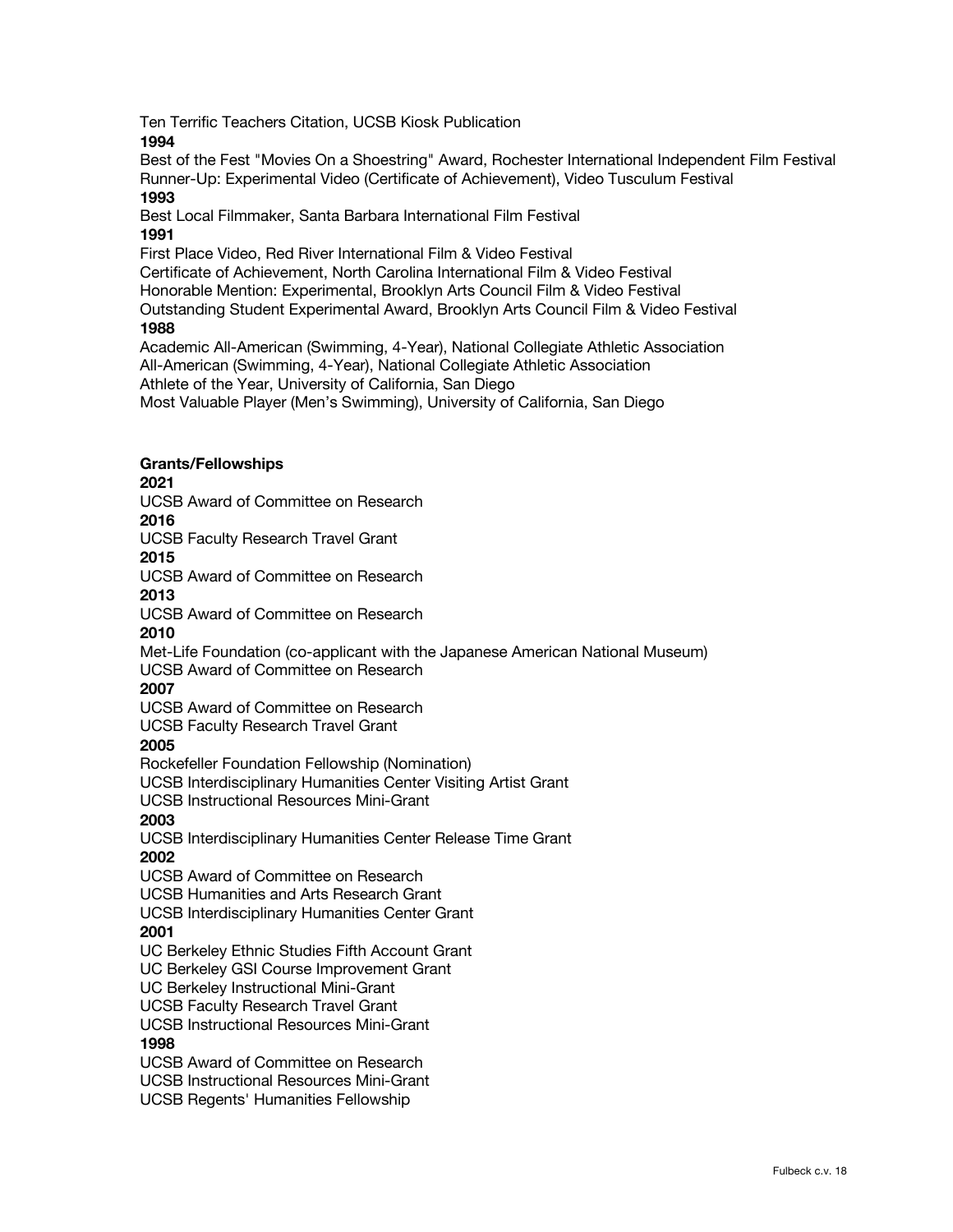UCSB Faculty Research Travel Grant

### **1996**

Rockefeller Foundation Fellowship (Nomination) UCSB Faculty Research Travel Grant

USIA Bureau of Information Academic Specialist Grant USIA Travel Grant

# **1995**

UCSB Faculty Career Development Award

UCSB Faculty Research Travel Grant

USIA Arts America Program Cultural Specialist Grant

## **1994**

Interdisciplinary Humanities Center Research Award

UCSB Award of Committee on Research

UCSB Faculty Research Travel Grant

## **1993**

UCSB Award of Committee on Research

UCSB Faculty Career Development Award

## **1992**

UCSB Faculty Research Travel Grant

## **Guest Artist**

### **2020**

Cultural Anthropology 220FS: Global Perspectives on Mixed Race, Citizenship and Immigration, Duke **University** 

## **2018**

Art 1A: Visual Literacy, University of California, Santa Barbara Design Thinking for Social Change: The Hill School English Literature 4 AP: The Hill School Humanities 4 AP: The Hill School Photography: The Hill School Studio Art: The Hill School **2017** Art 1A: Visual Literacy, University of California, Santa Barbara Art 1C: Visiting Artist Colloquium, University of California, Santa Barbara

## **2013**

Communication 272: Media Writing & the Sundance Experience, Elon University Communication 386: Gender, Culture and Communication, Elon University Psychology 366: Cultural Perspectives on Psychology, Elon University **2012**

Art 1C: Introduction to Contemporary Art, University of California, Santa Barbara Asian American Studies 118: Asian American Film, University of California, Santa Barbara **2011**

Education 20: Introduction to the University Experience, University of California, Santa Barbara Linguistics 3C: English for Multilingual Students, University of California, Santa Barbara **2010**

Education 111: Teaching and Learning in a Diverse World, College of Saint Benedict English 213: Seminar in Creative Writing, College of Saint Benedict

Master Class in Photography, University of Texas, Arlington

## **2009**

Communications 89: Special Topics - Exploring Identity, University of North Carolina, Chapel Hill Kresge Core 65 - Power & Representation, University of California, Santa Cruz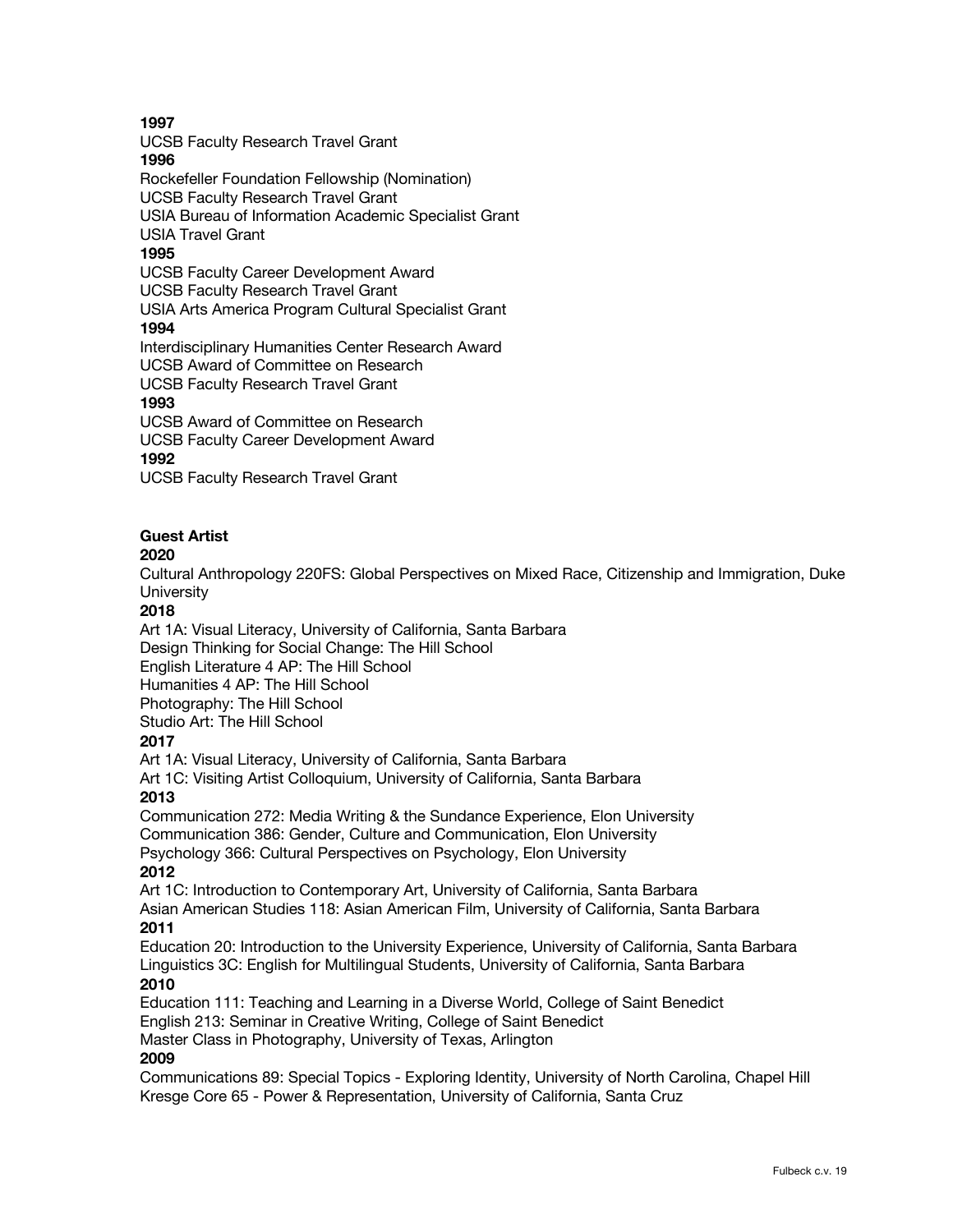Sociology 122: Race and Ethnic Relations, University of North Carolina, Chapel Hill **2006**

Interdisciplinary Studies 280: Globalization at the U.S./Mexico Border, Presbyterian College **2005**

Ethnic Studies 103: Introduction to Ethnic Studies, Albion College Sociology 345: Class, Race, and Ethnicity, Albion College

Theater 2: Acting Level 2, Vanderbilt University

## **2004**

Communications 401: Critical-Cultural Studies, Millersville University

English 139: Racialization in Asian American Autobiographical Novels, University of California, Riverside

### **2003**

Art 307: Advanced Photography, University of Hawai'i, Manoa

Art History 145MC: The University as a Microcosm of Knowledge, University of California, Santa Barbara

Art Studio 198: Advanced Sculpture, University of California, Davis

Asian American Studies 120: Biracial and Multiracial Asian American Experiences, University of California, Davis

### **2002**

Asian American Studies 126: Amerasians, University of California, Santa Barbara **2001**

American Culture 215: Introduction to Asian American Humanities, University of Michigan American Culture 314: Asian American History, University of Michigan

Art 115: Art Appreciation, Elgin Community College

Film Studies 190VA: Video Art and Activism, University of California, Santa Barbara

History 118: Foundations of Civilization, Elgin Community College

History 205: Asian American History, University of Washington

Sociology 209: Race & Ethnicity, Elgin Community College

#### **2000**

Asian American Studies 5: Asian American Novels, University of California, Santa Barbara Asian American Studies 126: Amerasians, University of California, Santa Barbara Fine Arts 4118 & 5118: Visiting Artists Program Seminar, University of Colorado, Boulder Human Resources 1104: Professional Orientation and Perspectives, Virginia Polytechnic Institute Office of Multicultural Affairs 2: College Composition, University of Oregon

#### **1999**

Asian American Studies 143: Asian American Videomaking, University of California, Santa Barbara Asian American Studies 335: Biracial and Multiracial Identity, California State University, Northridge Film Studies 190VA: Video Art & Activism, University of California, Santa Barbara

### **1998**

Art Studio 132: Video as Artmaking, University of California, Santa Barbara

Asian American Studies 5: Asian American Novels, University of California, Santa Barbara **1997**

Asian American Studies 137: Amerasians, University of California, Santa Barbara Film, Video, & Animation: Time, Light & Sound, Rhode Island School of Design

Sociology 1: Social Organization, University of California Santa Barbara

### **1996**

Asian American Studies 7: Amerasians, University of California, Santa Barbara

Asian American Studies 142: Asian American Performance, University of California, Santa Barbara **1995**

Asian American Studies 5: Asian American Novels, University of California, Santa Barbara Asian American Studies 7: Amerasians, University of California, Santa Barbara

Asian American Studies 142: Asian American Performance University of California, Santa Barbara

Asian American Studies 180: Junior Seminar, University of California, Santa Barbara

Film 253 & 255: Film Scripting for Broadcast Media, Institut Teknologi MARA (Malaysia)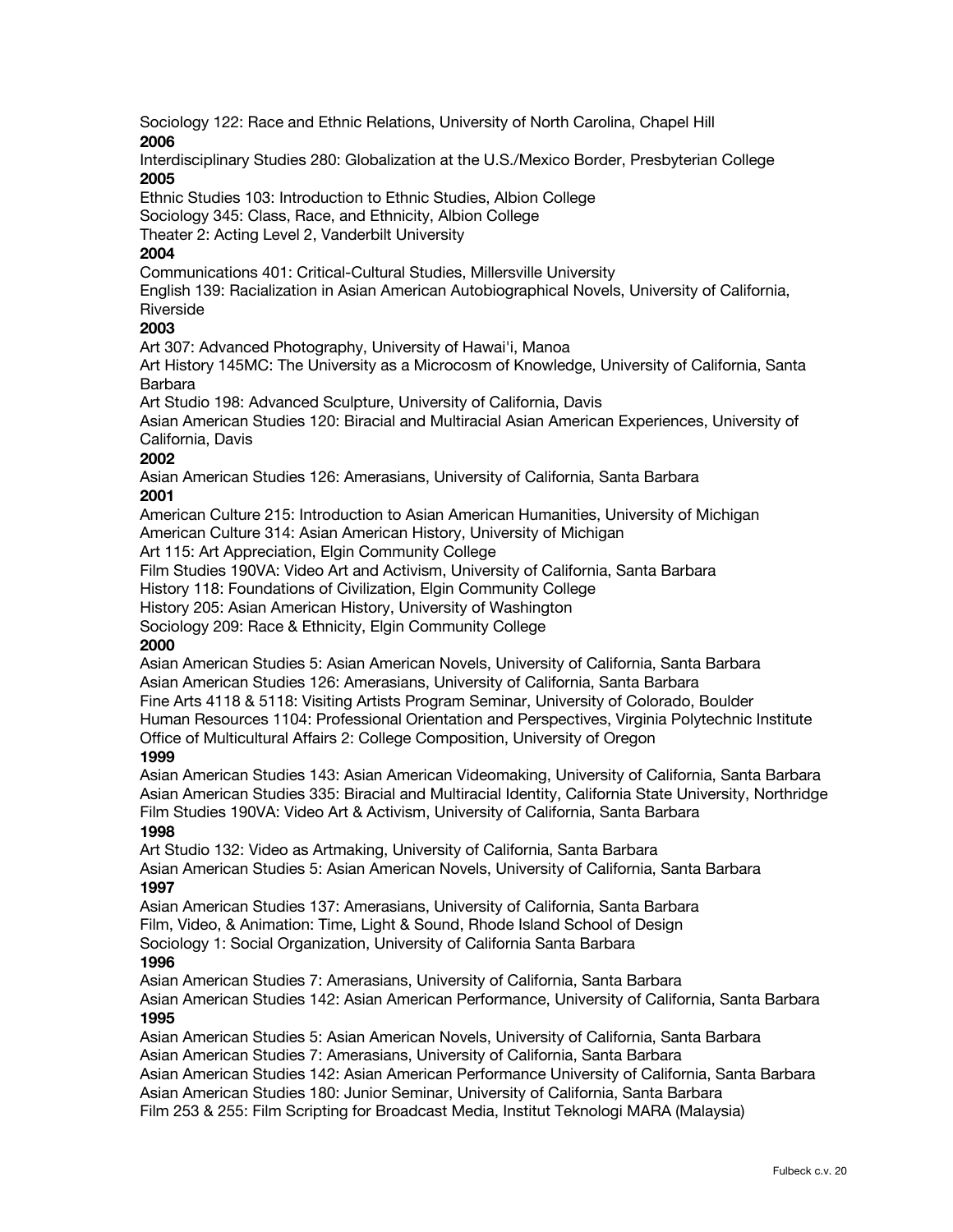Language, Literature & Society, International School of Kuala Lumpur (Malaysia) Psychology 154: Intercultural Psychology, University of California, Santa Barbara **1994**

Asian American Studies 7: Amerasians, University of California, Santa Barbara Asian American Studies 20A: Introduction to Asian American History, University of California, **Berkeley** 

#### **1993**

Asian American Studies 4: Popular Culture, University of California, Santa Barbara Asian American Studies 7: Amerasians, University of California, Santa Barbara Asian American Studies 143: Asian American Filmmaking, University of California, Santa Barbara

### **1992**

Asian American Studies 7: The World of Amerasians, University of California, Santa Barbara Ethnic Studies 122: Asian American Culture & Identity, University of California, San Diego Fine Arts 4161: Advanced Photography, University of Colorado, Boulder

#### **1991**

Asian American Studies 4: Popular Culture, University of California, Santa Barbara English 488: Contemporary American Literature, University of Hawai'i, Manoa **1990**

Literature/English 18: Asian American Literature, University of California, San Diego Visual Arts 1: Introduction to Art-Making, University of California, San Diego **1989**

Visual Arts 2: Introduction to Art-Making, University of California, San Diego

### **Broadcast Interviews**

#### **2019**

The Drawing Room, Australia Broadcasting Corporation (National) Morning Show, Australia Broadcasting Corporation (National) **2018** KTLA Morning News (Los Angeles, CA) The Frame, KPCC Radio (Los Angeles, CA) **2015** VOA News, Voice of America (International) **2014** CTV Morning Live, CTV Television (Vancouver Canada) SoCal Connected, KCET PBS (Los Angeles, CA) The Early Edition, CBC/Radio-Canada (National) Which Way L.A.? KCRW Radio (Santa Monica, CA) **2013** The Front Row, KUHA, KUHF Public Radio (Houston, TX) Live from the Piano Kitchen, KCSB Radio (Santa Barbara, CA) **2012** Spectrum West, WHWC Radio (Menomonie-Eau Claire, WI) **2011** On Stage & Studio, KBOO Radio (Portland, OR) Talk of the Nation, National Public Radio The Freak Power Ticket, KCSB Radio (Santa Barbara, CA) **2010** News Feature, Cable News Network (National) Here and Now with Robin Young, WBUR Public Radio (National) Here and Now, KSTX Public Radio (San Antonio, TX) The Journey Home, Santa Fe Public Radio (NM) Let's Talk, WBOI/WBNI/WQSW NPR Affiliates (IN)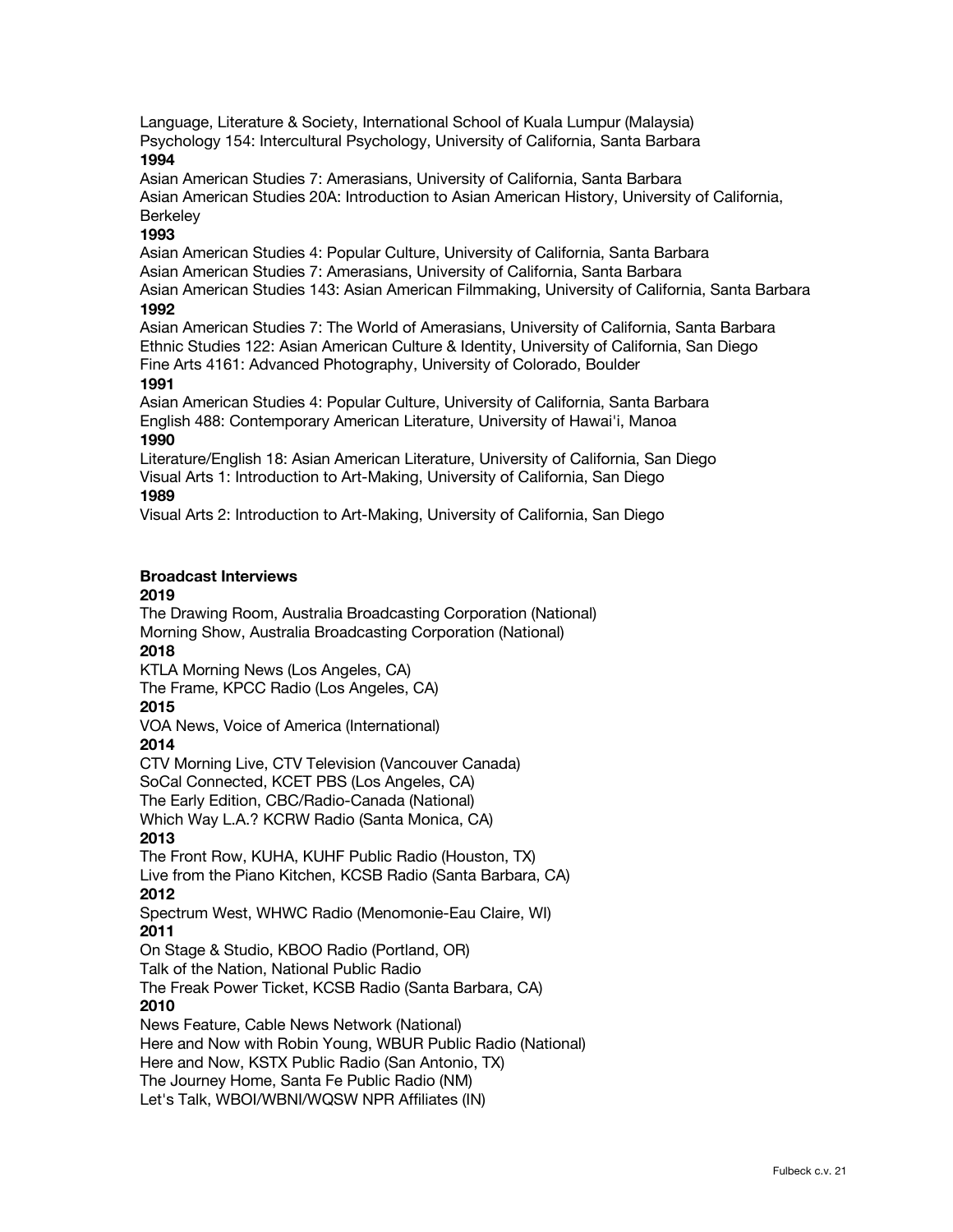The Morning Show, KMA Radio (IA, MI, NE) The Morning Show, WGVU Radio (Allendale, MI) Ozarks At Large, KUAF Radio (Fayetteville, AR) Parent Talk, KWMR Radio (Point Reyes, CA) Real Good Words, KAXE Radio (Grand Rapids, MN) The Roundtable, WMAC (Albany, NY) Second Saturday Magazine, WPKM Radio (Bridgeport & Montauk, CT) Strategies for Living, KEEL Radio (Shreveport, LA) The TODAY Show, NBC TV (National) Turning Pages, KCBX Public Radio (San Luis Obispo, CA) **2009** Mixed Chicks Chat, Podcast The News Hour with Jim Lehrer, PBS TV (National) Radio Australia **2008** Arts and Answers, WKRC Radio (New York, NY) The Round Table, WAMC Radio, NPR (Albany, NY) Steven's Untitled Rock Show, Fuse TV Suicide Girls Radio, Indie 103.1 (Los Angeles, CA) **2006** AM 920 Magazine, WBAA Radio, NPR (Indianapolis, IN) Cable Talk Nationwide, Cable Radio Network (National) Connections, KGNU Radio (Boulder/Denver, CO) Golden Hours, KOPB Radio, NPR (Portland, OR) Healthy Wealthy Wow, Grapevine Radio, KSRR (Provo, UT) Here and Now with Robin Young, WBUR Radio, NPR (National) Hearsay with Cathy Lewis, WHRO/WHRV Radio, NPR (Norfolk, VA) The Idea Exchange, WBEV Radio (Madison, WI) The Jordan Rich Show, WBZ Radio (Boston, MA) The Journey Home, KSFR Radio, BBC Affiliate (Albuquerque, NM) Interviews & Interactions, KTKK Radio (Salt Lake City, UT) Morning Edition, KVON Radio, ABC Radio Affiliate (Napa, CA) News Feature, MTV-Chi (International) News Feature, Pacific Fusion TV, KRON (San Francisco, CA), KHON (Honolulu, HI), KONG (Seattle, WA) News Feature, Voice of America (International) Open Mind, WGYU Radio, NPR (Grand Rapids, MI) Parent Talk, KWMR Radio (Pt Reyes, CA) Real Good Words, KAXE Radio, NPR (Grand Rapid, MN) Second Saturday Magazine, WPKM Radio (Bridgeport & Montauk, CT) Strategies for Living, Newsradio 710 KEEL (Shreveport, LA) The Tom Pope Show, TPT Radio Networks (National Syndication) Viewpoints, Media Tracks (National Syndication) **2004** Filmmaker's Interview, The Independent Film Channel (International) **2001** The Lounge, KPBS Radio (San Diego, CA) **2000** Tuesday Night Talk, KWVA Radio (Eugene, OR) What Follows/CU Visiting Artist Program, Boulder Public Access (Boulder, CO) **1996** SKRIN, TV3 (Malaysia) **1995** Asian Understanding, KPCC Radio (Pasadena, CA)